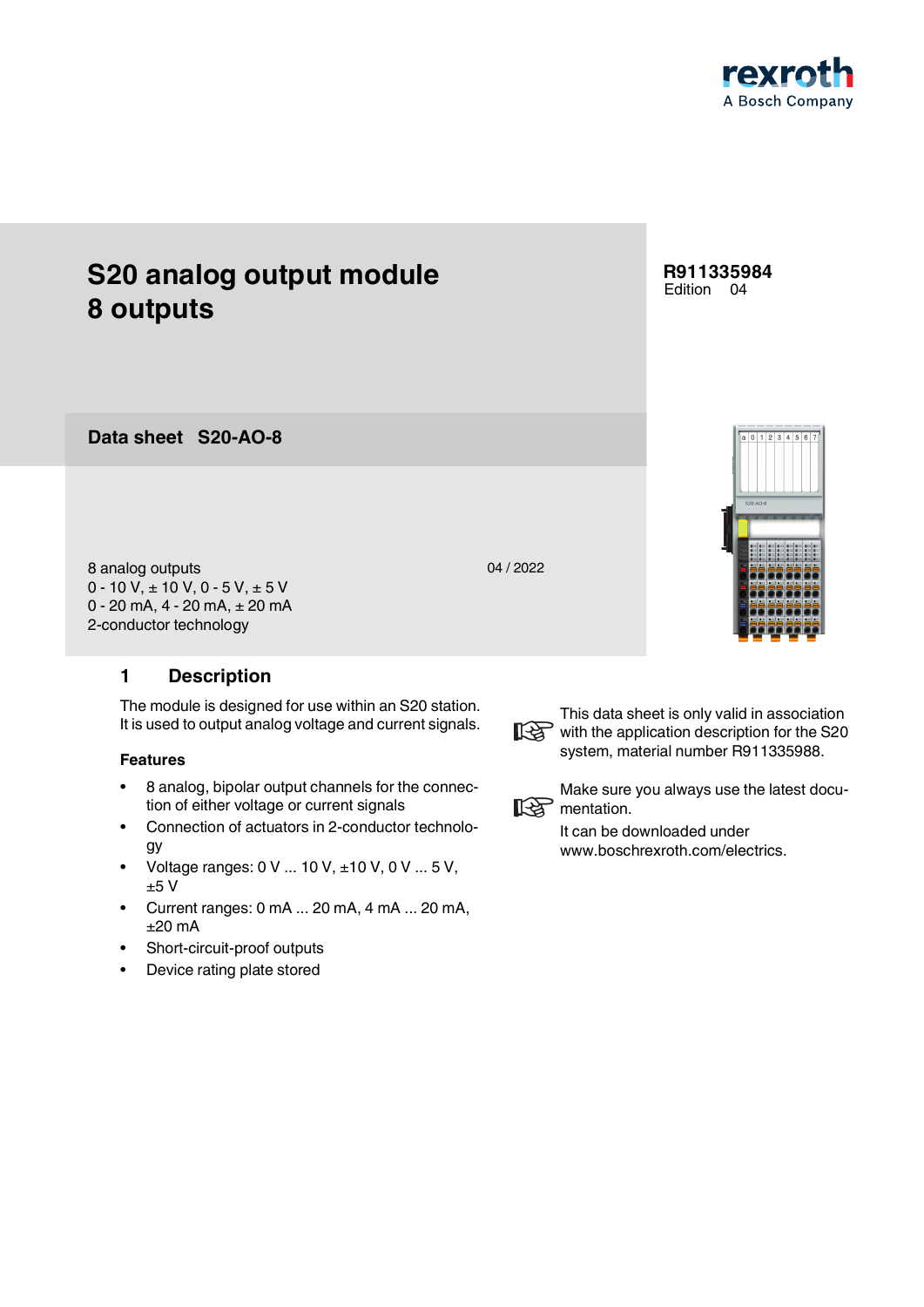<span id="page-1-0"></span>

| 2<br>1         | Table of contents                                                                                                                   |  |
|----------------|-------------------------------------------------------------------------------------------------------------------------------------|--|
| 2              |                                                                                                                                     |  |
| 3              |                                                                                                                                     |  |
|                |                                                                                                                                     |  |
| 4              |                                                                                                                                     |  |
| 5              |                                                                                                                                     |  |
| 6              |                                                                                                                                     |  |
| $\overline{7}$ |                                                                                                                                     |  |
| 8              |                                                                                                                                     |  |
| 9              | 9.1<br>9.2<br>9.3                                                                                                                   |  |
| 10             |                                                                                                                                     |  |
| 11             |                                                                                                                                     |  |
| 12             |                                                                                                                                     |  |
| 13             |                                                                                                                                     |  |
| 14             | 14.1<br>14.2                                                                                                                        |  |
| 15             |                                                                                                                                     |  |
| 16             |                                                                                                                                     |  |
| 17             | 17.1<br>17.2<br>17.3<br>17.4<br>Substitute value behavior during bus reset (PDOUT) (0024hex: ResetCode)  19<br>17.5<br>17.6<br>17.7 |  |
|                | 17.8                                                                                                                                |  |
|                | 17.9                                                                                                                                |  |
| 18             |                                                                                                                                     |  |
| 19             |                                                                                                                                     |  |
| 20             |                                                                                                                                     |  |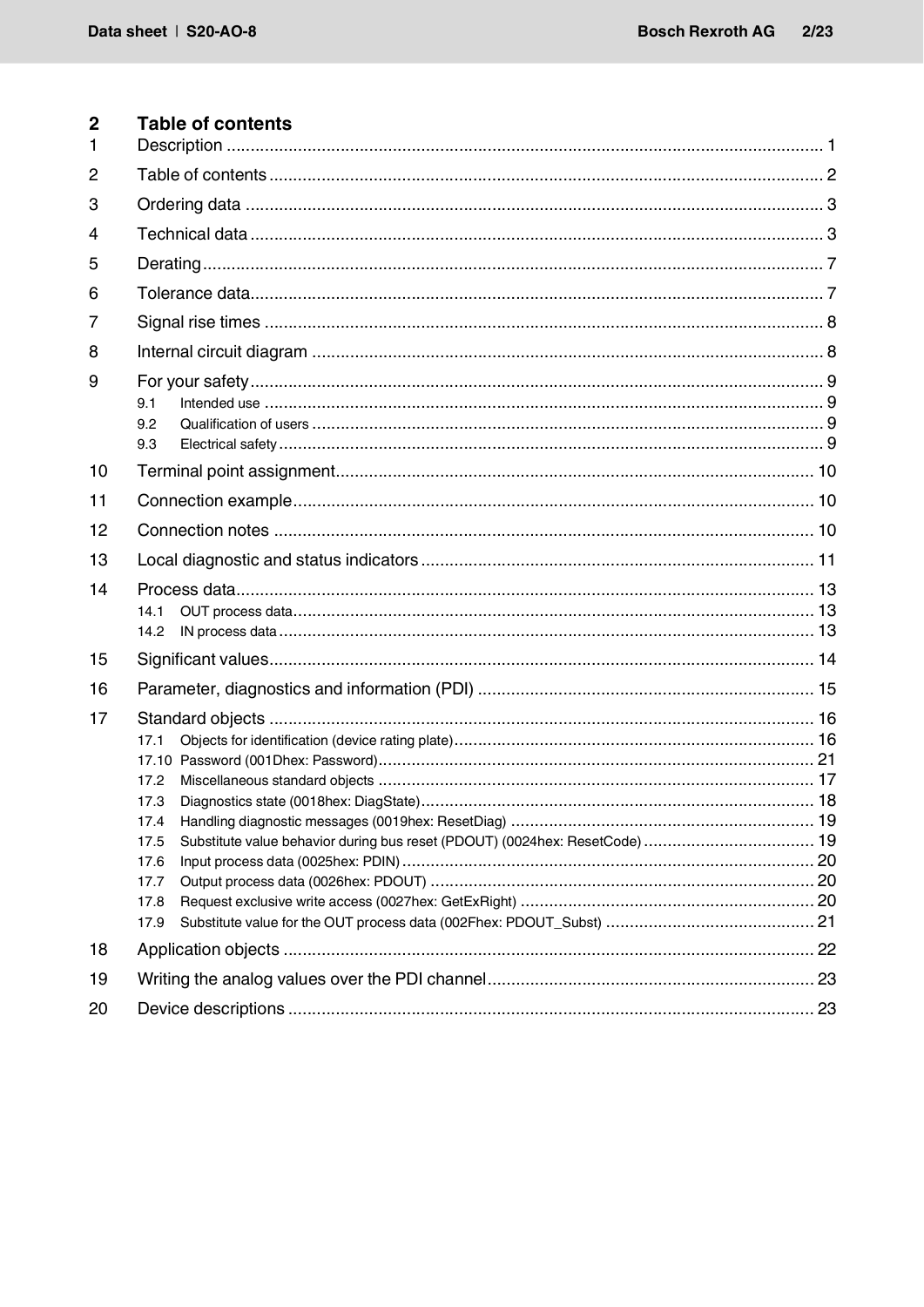# <span id="page-2-0"></span>**3 Ordering data**

| <b>Description</b>                                                                                                              | <b>Type</b>                               | <b>MNR</b> | Pcs./Pkt. |
|---------------------------------------------------------------------------------------------------------------------------------|-------------------------------------------|------------|-----------|
| S20 analog output module<br>8 outputs                                                                                           | S <sub>20</sub> -A <sub>O</sub> -8        | R911172538 |           |
| <b>Accessories</b>                                                                                                              | <b>Type</b>                               | <b>MNR</b> | Pcs./Pkt. |
| S20 bus base module                                                                                                             | <b>S20-BS</b>                             | R911172540 | 5         |
| Connector set                                                                                                                   | S20-CNS-4L-O/D/UA/E1/E2                   | R911173864 | 1         |
| S <sub>20</sub> Shield set                                                                                                      | S20-SHIELD-SET                            | R911173030 | 1         |
| Shield connection clamps, for shield on busbars, for con-<br>ductor diameters $\leq$ 5 mm, contact resistance $<$ 1 m $\Omega$  | S20-SHIELD-SK5                            | R911173282 | 10        |
| Shield connection clamps, for shield on busbars, for con-<br>ductor diameters $\leq 14$ mm, contact resistance $< 1$ m $\Omega$ | S20-SHIELD-SK14                           | R911173286 | 10        |
| PEN conductor busbar, 3x10 mm, length: 1000 mm                                                                                  | S20-SHIELD-NLS                            | R911173283 | 1         |
| <b>Documentation</b>                                                                                                            | <b>Type</b>                               | <b>MNR</b> | Pcs./Pkt. |
| Application description<br>S20: System and Installation                                                                         | DOK-CONTRL-<br>S20*SYS*INS-AP-EN-P        | R911335988 |           |
| Application description<br>S20: Error Messages                                                                                  | <b>DOK-CONTRL-</b><br>S20*DIAG*ER-AP-EN-P | R911344826 | 1         |

## **Additional ordering data**

For additional ordering data (accessories), please refer to the product catalog at www.boschrexroth.com/electrics.

## <span id="page-2-1"></span>**4 Technical data**

#### **Dimensions (nominal sizes in mm)**



| Width              | 53.6 mm                                                                          |
|--------------------|----------------------------------------------------------------------------------|
| Height             | $126.1 \text{ mm}$                                                               |
| Depth              | 54 mm                                                                            |
| Note on dimensions | The depth is valid when a TH 35-7,5 DIN rail is used (according<br>to EN 60715). |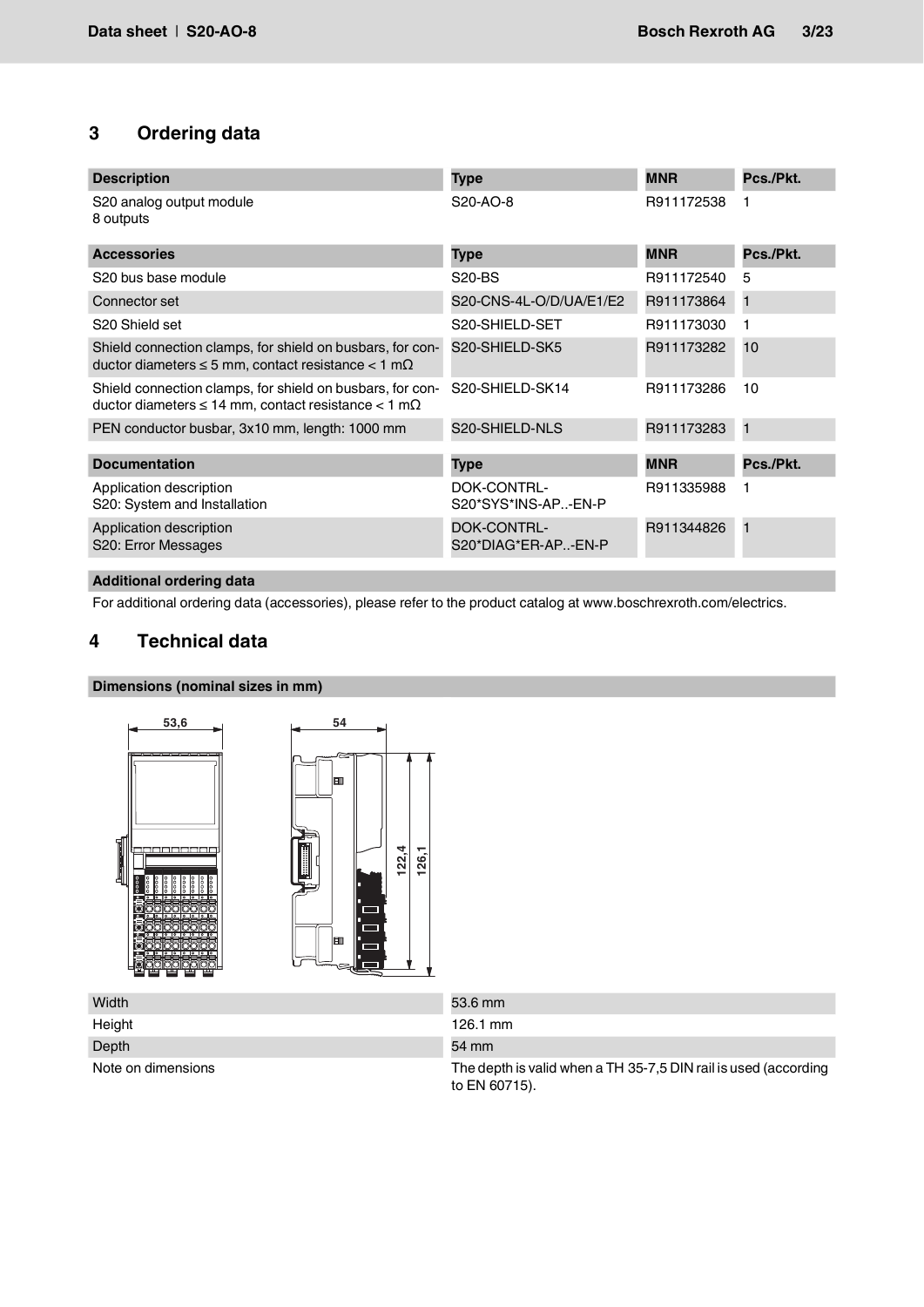| General data                             |                                                |
|------------------------------------------|------------------------------------------------|
| Color                                    | light grey RAL 7035                            |
| Weight                                   | 260 g (with connectors and bus base module)    |
| Ambient temperature (operation)          | $-25 °C  60 °C$                                |
| Ambient temperature (storage/transport)  | -40 °C  85 °C                                  |
| Permissible humidity (operation)         | 5 %  95 % (non-condensing)                     |
| Permissible humidity (storage/transport) | 5 %  95 % (non-condensing)                     |
| Air pressure (operation)                 | 70 kPa  106 kPa (up to 3000 m above sea level) |
| Air pressure (storage/transport)         | 70 kPa  106 kPa (up to 3000 m above sea level) |
| Degree of protection                     | IP20                                           |
| <b>Protection class</b>                  | III (IEC 61140, EN 61140, VDE 0140-1)          |
| Overvoltage category                     | II (IEC 60664-1, EN 60664-1)                   |
| Degree of pollution                      | 2 (IEC 60664-1, EN 60664-1)                    |
| Mounting type                            | DIN rail mounting                              |
| Mounting position                        | any (no temperature derating)                  |
|                                          |                                                |

| <b>Connection data: S20 connector</b> |                                         |
|---------------------------------------|-----------------------------------------|
| Connection method                     | Push-in connection                      |
| Conductor cross section, rigid        | 0.2 mm <sup>2</sup> 1.5 mm <sup>2</sup> |
| Conductor cross section, flexible     | 0.2 mm <sup>2</sup> 1.5 mm <sup>2</sup> |
| Conductor cross section [AWG]         | 2416                                    |
| Stripping length                      | 8 mm                                    |

 $\mathbb{R}$ 

Observe the specifications for the conductor cross sections in the application description for the S20 system, material number R911335988.

| Interface: Local bus                       |                              |
|--------------------------------------------|------------------------------|
| Number                                     | 2                            |
| Connection method                          | Bus base module              |
| <b>Transmission speed</b>                  | 100 Mbps                     |
| Supply of the local bus $(U_{\text{Bus}})$ |                              |
| Supply voltage                             | 5 V DC (via bus base module) |
| Current consumption                        | typ. 105 mA<br>max. 130 mA   |

max. 0.65 W

Power consumption typ. 0.525 W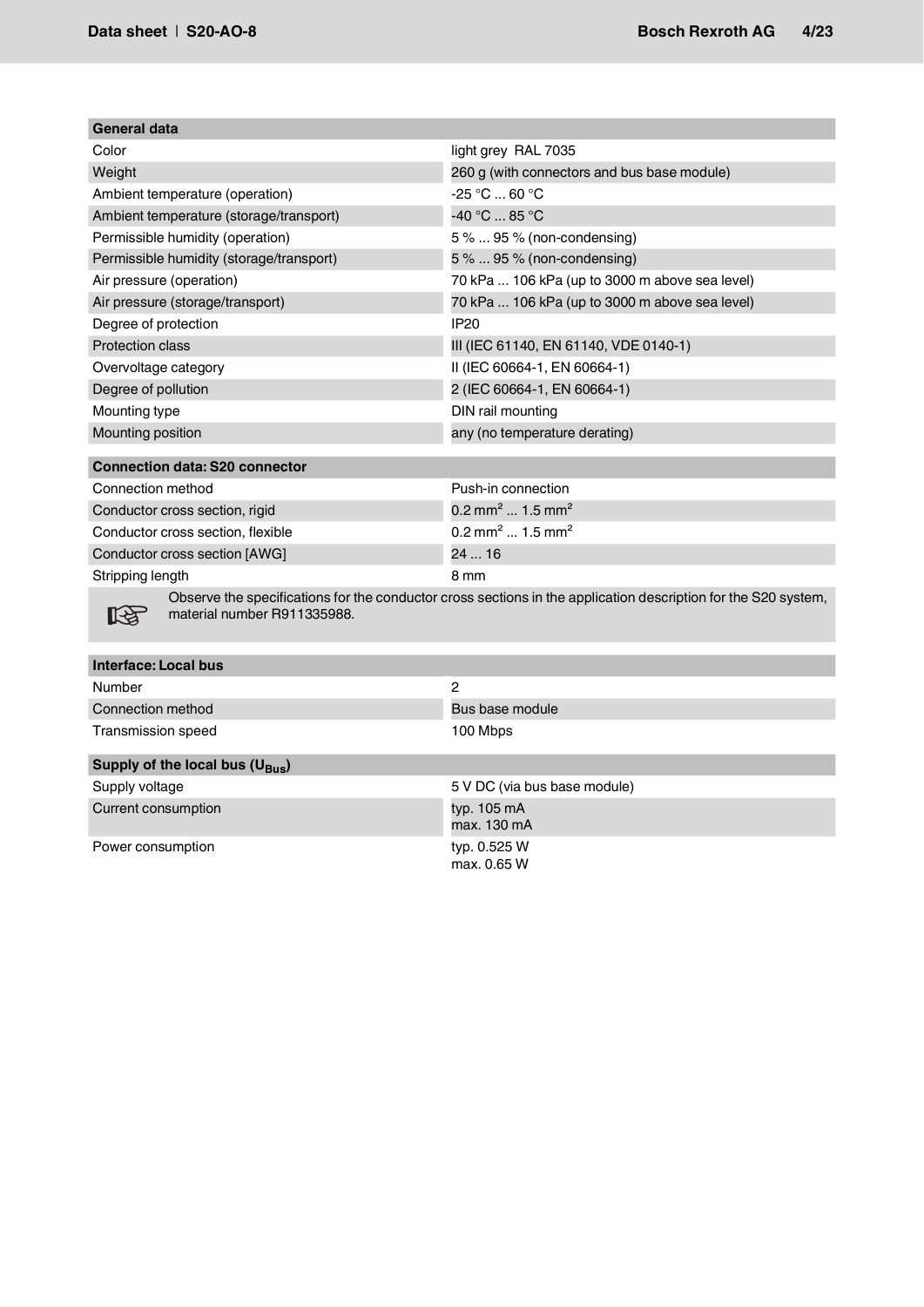| Supply for analog modules $(U_A)$                     |                                                                                                                                                                      |
|-------------------------------------------------------|----------------------------------------------------------------------------------------------------------------------------------------------------------------------|
| Supply voltage                                        | 24 V DC                                                                                                                                                              |
| Supply voltage range                                  | 19.2 V DC  30 V DC (including all tolerances, including ripple)                                                                                                      |
| Current consumption                                   | typ. 50 mA (internal current consumption, no load, 0 V output)<br>typ. 110 mA (8 voltage channels, 10 V output)<br>max. 235 mA (8 current channels, 20 mA output)    |
| Power consumption                                     | typ. 1.2 W (internal current consumption, no load, 0 V output)<br>typ. 2.64 W (8 voltage channels, 10 V output)<br>max. 5.64 W (8 current channels, 20 mA output)    |
| Surge protection                                      | electronic (35 V, 0.5 s)                                                                                                                                             |
| Reverse polarity protection                           | up to index AB1: polarity protection diode<br>starting at index AC1: parallel diode; with external 5 A fuse (for<br>startup only)                                    |
| <b>Transient protection</b>                           | Suppressor diode                                                                                                                                                     |
| <b>Power consumption</b>                              |                                                                                                                                                                      |
| Power consumption                                     | typ. 1.725 W (to $U_{\text{Bus}}$ and $U_{A}$ power input; no load, output 0 V)<br>max. 6.29 W (to $U_{\text{Bus}}$ and $U_A$ ; 8 current channels, output<br>20 mA) |
| <b>Analog outputs</b>                                 |                                                                                                                                                                      |
| Number of outputs                                     | 8                                                                                                                                                                    |
| Connection method                                     | Push-in connection                                                                                                                                                   |
| Connection technology                                 | 2-conductor, shielded, twisted pair                                                                                                                                  |
| Current output signal                                 | 0 mA  20 mA, 4 mA  20 mA, -20 mA  20 mA                                                                                                                              |
| Voltage output signal                                 | 0 V  5 V, -5 V  5 V, 0 V  10 V, -10 V  10 V                                                                                                                          |
| D/A converter resolution                              | 16 bit                                                                                                                                                               |
| D/A conversion time                                   | $5 \mu s$                                                                                                                                                            |
| Representation of output values                       | 16 bits $(15 \text{ bits} + \text{sign})$                                                                                                                            |
| Data formats                                          | <b>IBIL</b>                                                                                                                                                          |
| Process data update                                   | 300 µs                                                                                                                                                               |
| Load/output load current output                       | to 500 $\Omega$                                                                                                                                                      |
| Load/output load voltage output                       | $>2$ k $\Omega$                                                                                                                                                      |
| Precision                                             | typ. 0.1 % (of output range final value)                                                                                                                             |
| Permissible cable length                              | max. 250 m (Reference cable type LiYCY (TP) n*2*0.5 mm <sup>2</sup> )                                                                                                |
| Short-circuit and overload protection                 | electronic                                                                                                                                                           |
| <b>Transient protection</b>                           | Suppressor diode                                                                                                                                                     |
| Input and output address area                         |                                                                                                                                                                      |
| Input address area                                    | 16 Byte                                                                                                                                                              |
| Output address area                                   | 16 Byte                                                                                                                                                              |
| Configuration and parameter data in a PROFIBUS system |                                                                                                                                                                      |
| Required parameter data                               | 27 Byte                                                                                                                                                              |
| Required configuration data                           | 7 Byte                                                                                                                                                               |
|                                                       |                                                                                                                                                                      |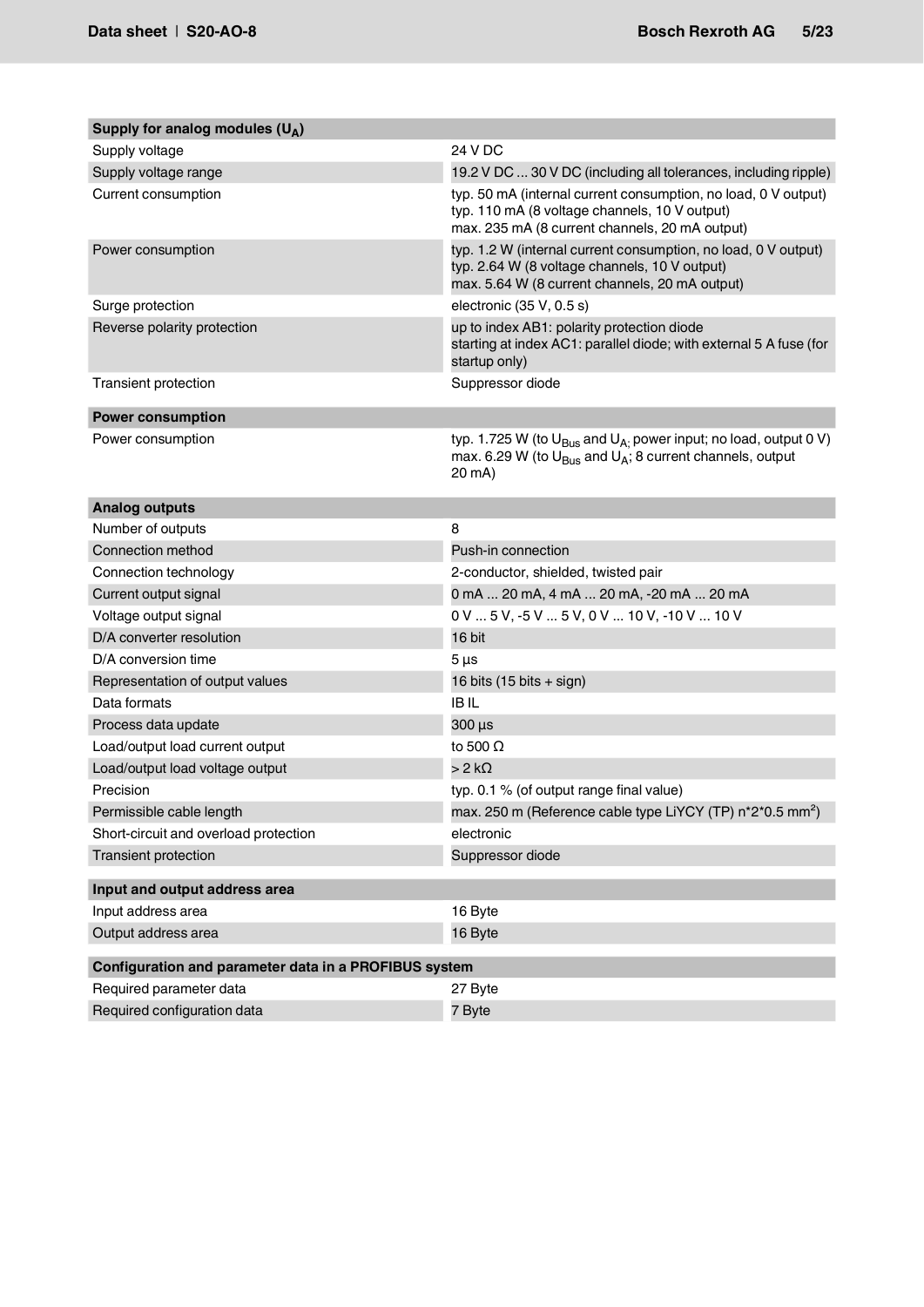| Electrical isolation/isolation of the voltage areas                 |                                                                                                                                                                                                                                                                              |  |  |
|---------------------------------------------------------------------|------------------------------------------------------------------------------------------------------------------------------------------------------------------------------------------------------------------------------------------------------------------------------|--|--|
| <b>Test section</b>                                                 | <b>Test voltage</b>                                                                                                                                                                                                                                                          |  |  |
| 5 V supply of the local bus $(U_{\text{Bus}})$ / 24 V supply (I/Os) | 500 V AC, 50 Hz, 1 min.                                                                                                                                                                                                                                                      |  |  |
| 5 V supply of the local bus $(U_{\text{Bus}})/$ analog outputs      | 500 V AC, 50 Hz, 1 min.                                                                                                                                                                                                                                                      |  |  |
| 5 V supply of the local bus $(U_{\text{Bus}})$ / functional ground  | 500 V AC, 50 Hz, 1 min.                                                                                                                                                                                                                                                      |  |  |
| 24 V supply (I/O)/analog outputs                                    | 500 V AC, 50 Hz, 1 min.                                                                                                                                                                                                                                                      |  |  |
| 24 V supply (I/O) / functional ground                               | 500 V AC, 50 Hz, 1 min.                                                                                                                                                                                                                                                      |  |  |
| Analog outputs/functional ground                                    | 500 V AC, 50 Hz, 1 min.                                                                                                                                                                                                                                                      |  |  |
| <b>Mechanical tests</b>                                             |                                                                                                                                                                                                                                                                              |  |  |
| Vibration resistance in acc. with EN 60068-2-6/<br>IEC 60068-2-6    | 5g                                                                                                                                                                                                                                                                           |  |  |
| Shock in acc. with EN 60068-2-27/IEC 60068-2-27                     | 30 <sub>g</sub>                                                                                                                                                                                                                                                              |  |  |
| Continuous shock according to EN 60068-2-27/<br>IEC 60068-2-27      | 10 <sub>g</sub>                                                                                                                                                                                                                                                              |  |  |
| Conformance with EMC Directive 2014/30/EU                           |                                                                                                                                                                                                                                                                              |  |  |
| Immunity test in accordance with EN 61000-6-2/IEC 61000-6-2         |                                                                                                                                                                                                                                                                              |  |  |
| Electrostatic discharge (ESD) EN 61000-4-2/<br>IEC 61000-4-2        | Criterion B, 6 kV contact discharge, 8 kV air discharge                                                                                                                                                                                                                      |  |  |
| Electromagnetic fields EN 61000-4-3/IEC 61000-4-3                   | Criterion A, Field intensity: 10 V/m                                                                                                                                                                                                                                         |  |  |
| Fast transients (burst) EN 61000-4-4/IEC 61000-4-4                  | Criterion B, 2 kV                                                                                                                                                                                                                                                            |  |  |
| Transient overvoltage (surge) EN 61000-4-5<br>/IEC 61000-4-5        | up to index AB1: Criterion B,<br>DC supply lines: ±0.5 kV/±1.0 kV (symmetrical/asymmetrical),<br>±1.0 kV to shielded I/O cables<br>from index AC1: Criterion B,<br>DC supply lines: $\pm 3.0$ kV/ $\pm 1.0$ kV (symmetrical/asymmetrical),<br>±1.0 kV to shielded I/O cables |  |  |
| Conducted interference EN 61000-4-6/IEC 61000-4-6                   | Criterion A, Test voltage 10 V                                                                                                                                                                                                                                               |  |  |
| Noise emission test according to EN 61000-6-3/<br>IEC 61000-6-3     | Class B                                                                                                                                                                                                                                                                      |  |  |

## **Approvals**

For the latest approvals, please visit www.boschrexroth.com/electrics.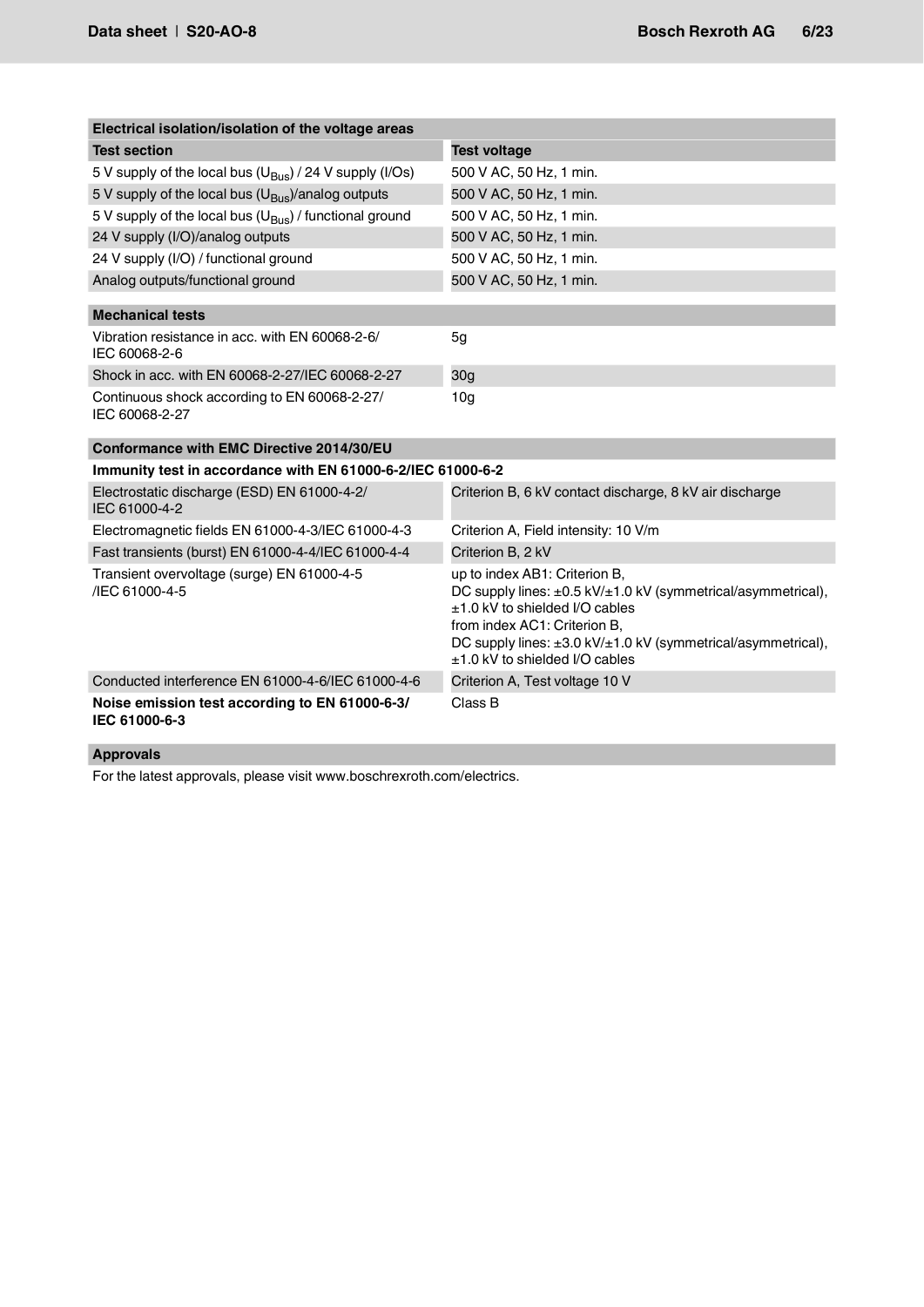# <span id="page-6-0"></span>**5 Derating**

The values apply for a closed control cabinet and stagnant air.

For standard mounting position, e.g., wall mounting on horizontal DIN rail, no derating applies.

Other mounting positions are possible, however the maximum permitted temperature should be lowered by 5 Kelvin.

When operated outside the specified range, the outputs will be switched off to protect them (0 V/0 mA).

# <span id="page-6-1"></span>**6 Tolerance data**

| Tolerances at $T_A = +25^{\circ}C$                        |                              |        |                                                   |                           |  |
|-----------------------------------------------------------|------------------------------|--------|---------------------------------------------------|---------------------------|--|
|                                                           | <b>Absolute</b><br>tolerance |        | <b>Relative</b><br>tolerance                      |                           |  |
|                                                           | Typ.                         | Max.   | Typ.                                              | Max.                      |  |
| $0V5V. \pm 5V.$<br>$0 \text{ V}$ 10 V, $\pm 10 \text{ V}$ |                              |        | $\pm 10$ mV $\pm 30$ mV $\pm 0.10$ % $\pm 0.30$ % |                           |  |
| 0 mA  20 mA,<br>4 mA  20 mA,<br>$±20$ mA                  | ±20 uA                       | ±60 µA |                                                   | $\pm 0.10\%$ $\pm 0.30\%$ |  |

Typical data contains offset error, gain error, and linearity error in the respective default setting.

All tolerances indicated as a percentage are related to the positive output range final value.

The data is valid for nominal operation ( $U_{\Delta}= 24$  V in the default configuration.

Default configuration: IB IL format

Please also observe the values for temperature drift and the tolerances under influences of electromagnetic interferences.

The maximum tolerance values represent the worst case measurement inaccuracy. Besides maximum offset and gain drift, they also comprise longtime drift as well as the maximum tolerances of the test and calibration equipment.

| Tolerance and temperature response<br>at $T_A = -25$ °C  +60 °C  |                |                |  |  |
|------------------------------------------------------------------|----------------|----------------|--|--|
|                                                                  | <b>Drift</b>   |                |  |  |
|                                                                  | <b>Typical</b> | <b>Maximum</b> |  |  |
| $0 \text{ V} \dots 5 \text{ V}$ , ±5 V,<br>$0 V  10 V$ .<br>±10V | $\pm 25$ ppm/K | $\pm 70$ ppm/K |  |  |
| 0 mA  20 mA,<br>4 mA  20 mA,<br>$+20 \text{ mA}$                 | $\pm 25$ ppm/K | $\pm 70$ ppm/K |  |  |

The drift values refer to the relevant output range final value.

The values refer to nominal operation with default settings.

|                     | Additional tolerances influenced by electromagnetic |
|---------------------|-----------------------------------------------------|
| <i>interference</i> |                                                     |

| Electromagnetic fields  | EN 61000-4-3/ $<$ 1 %<br>IEC 61000-4-3 |       |
|-------------------------|----------------------------------------|-------|
| Fast transients (burst) | EN 61000-4-4/<br>IEC 61000-4-4         | $0\%$ |
| Conducted interference  | EN 61000-4-6/<br>IEC 61000-4-6         | $0\%$ |

All tolerances indicated as a percentage are related to the positive output range final value.

Additional tolerances may occur due to the influence of high-frequency electromagnetic interference caused by wireless transmission systems in the near vicinity. The values specified refer to nominal operation in the event of direct interference to components without additional shielding such as a steel cabinet, etc.

The above mentioned tolerances can be reduced by providing further shielding measures for the I/O module (e.g., use of a shielded control box/control cabinet, etc.).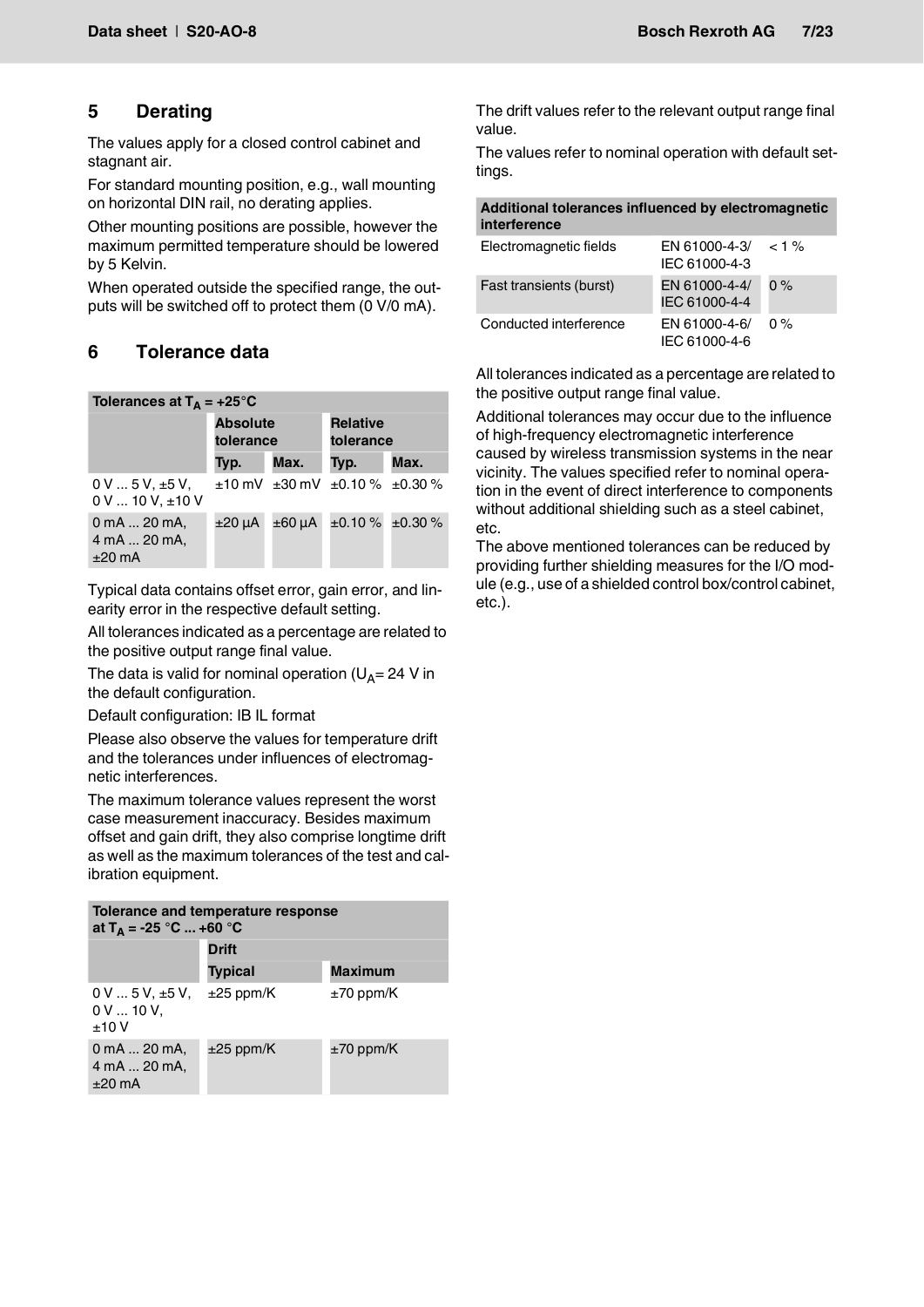## <span id="page-7-0"></span>**7 Signal rise times**

## **Voltage step 0 V ... 10 V (typical values)**

| Load                                     | Time for 0 $\%$ 99 $\%$   |
|------------------------------------------|---------------------------|
| $R_1 = 2 k\Omega$                        | $90 \mu s$                |
| $R_1 = 2 k\Omega$ II $C_1 = 10 nF$       | $100 \mu s$               |
| $R_1 = 2 k\Omega \parallel C_1 = 220 nF$ | $250 \text{ }\mu\text{s}$ |
| $R_1 = 2 k\Omega + L_1 = 3 mH$           | $90 \mu s$                |

## **Current step 0 mA ... 20 mA (typical values)**

| Load                                          | Time for 0 $\%$ 99 $\%$  |
|-----------------------------------------------|--------------------------|
| $R_1 = 500 \Omega$                            | $350 \,\mathrm{us}$      |
| $R_1 = 500 \Omega$ II $C_1 = 10$ nF           | 375 µs                   |
| $R_1 = 500 \Omega$ II C <sub>1</sub> = 220 nF | $950 \,\mathrm{us}$      |
| $R_1 = 500 \Omega + L_1 = 3 mH$               | $600 \,\mathrm{\upmu s}$ |

## **Key to the tables**

| Rı. | Ohmic load          |
|-----|---------------------|
| Cı. | Capacitive load     |
| Lı. | Inductive load      |
| н   | Parallel connection |
| +   | Serial connection   |

# <span id="page-7-1"></span>**8 Internal circuit diagram**

*Fig. 1 Internal wiring of the terminal points*



Key:



Hardware monitoring

Microcontroller

Electrical isolation for data or power supply

Digital/analog converter

Output level for current (I) or voltage (U)

Reference voltage source

Noiseless ground

Analog I/O reference ground

Logic reference ground

Electrically isolated areas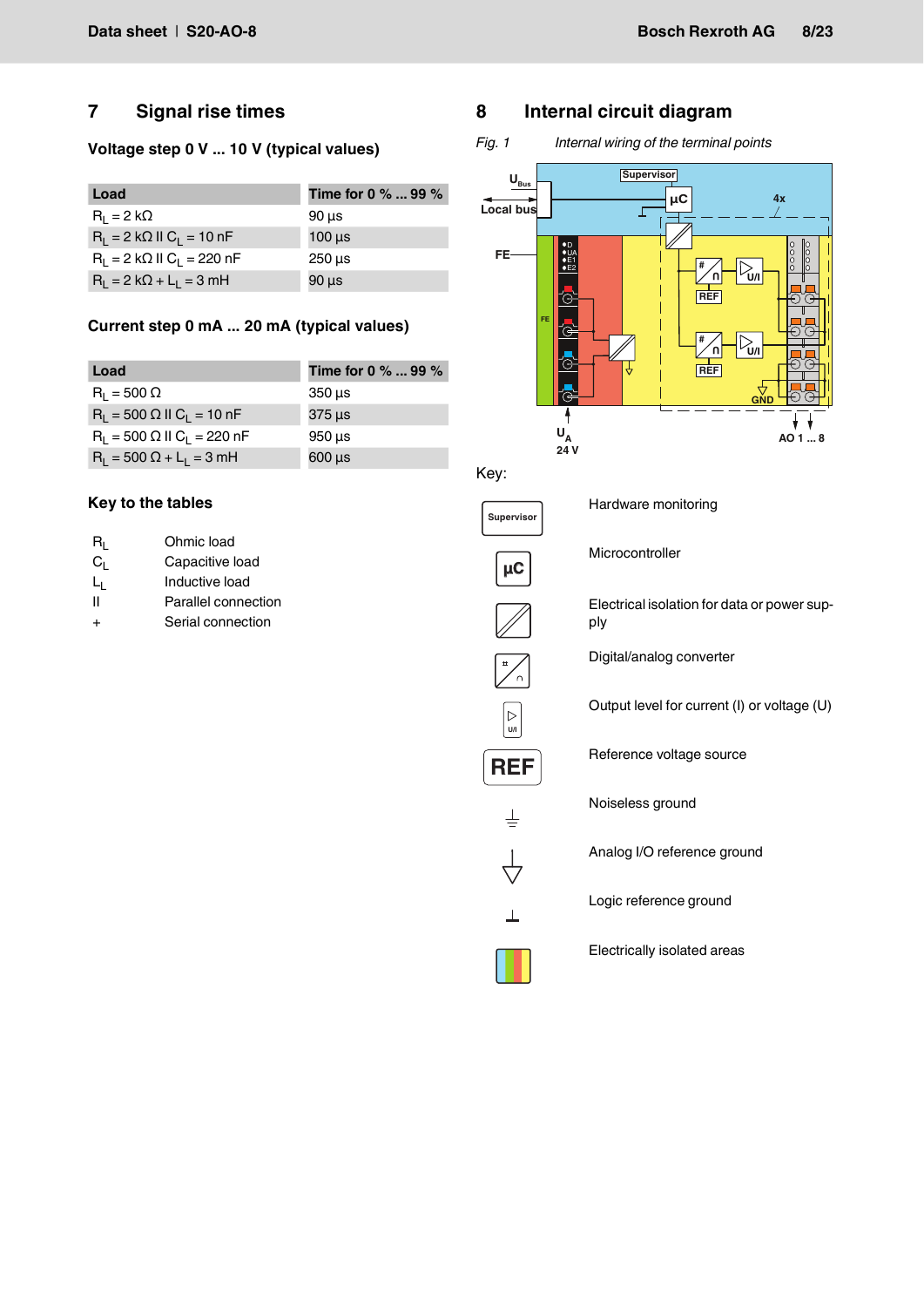# <span id="page-8-0"></span>**9 For your safety**

## <span id="page-8-1"></span>**9.1 Intended use**

Only use S20 modules in accordance with the information in this data sheet and in the application description for the S20 system, material number R911335988.

## <span id="page-8-2"></span>**9.2 Qualification of users**

The use of products described in this data sheet is oriented exclusively to electrically skilled persons or persons instructed by them. The users must be familiar with the relevant safety concepts of automation technology as well as applicable standards and other regulations.

## <span id="page-8-3"></span>**9.3 Electrical safety**



# **WARNING: loss of electrical safety**

If used incorrectly, device safety may be impaired.

During installation, startup, and operation, observe the notes in this data sheet and the specifications in the application description for the S20 system, material number R911335988.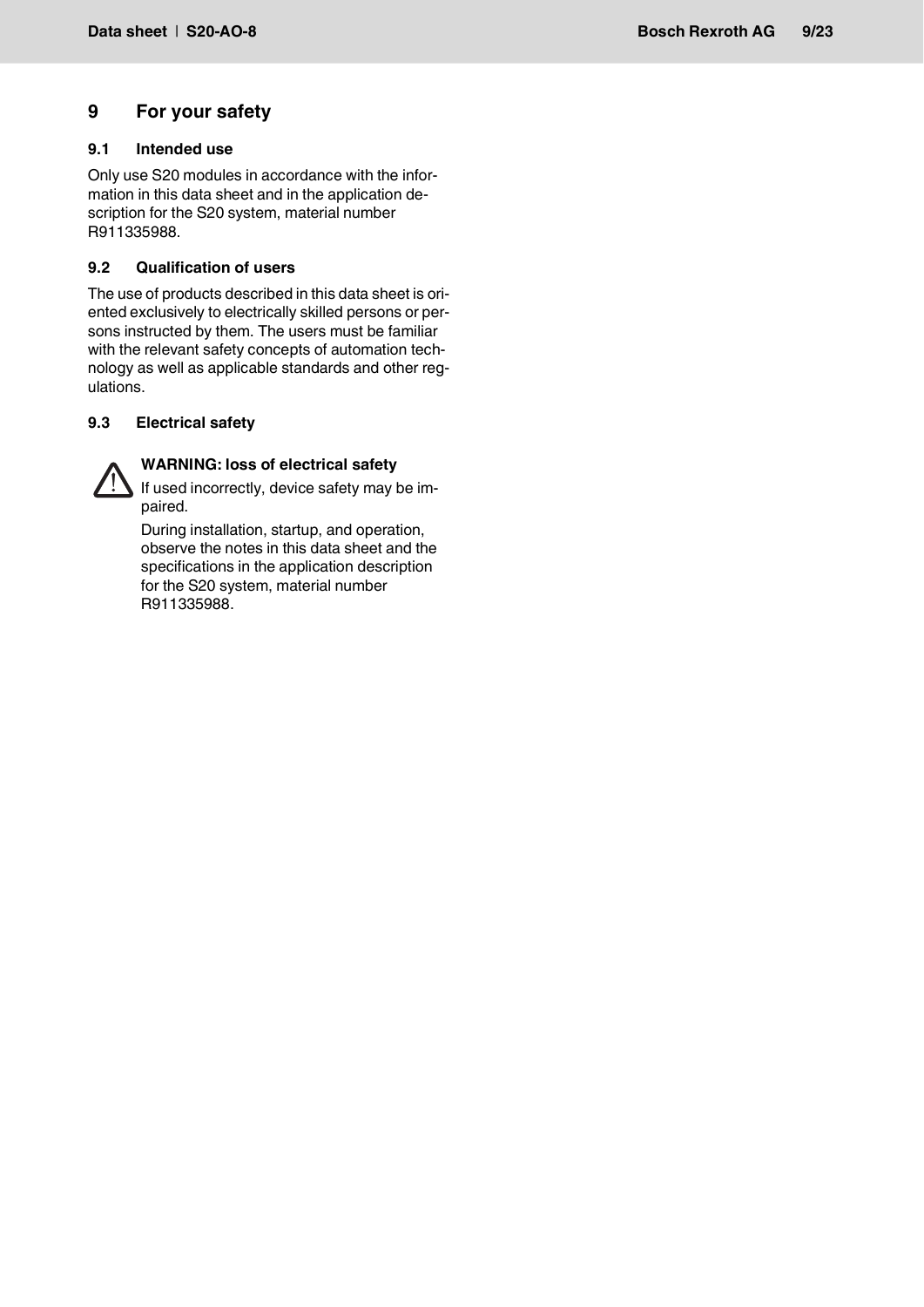## <span id="page-9-0"></span>**10 Terminal point assignment**

*Fig. 2 Terminal point assignment*

| a1  | 07                                                 |
|-----|----------------------------------------------------|
| ล2  | 1015<br>ò.<br>lots<br>l٥<br>$Q1-4$<br>17           |
| 'n. | loss.<br>loż<br>loza<br>$-$<br>004<br>$-022$<br>27 |
| h2  | 37                                                 |

| <b>Terminal</b><br>point | Color  | <b>Assignment</b>  |                                                                      |  |  |  |  |
|--------------------------|--------|--------------------|----------------------------------------------------------------------|--|--|--|--|
| Supply voltage input     |        |                    |                                                                      |  |  |  |  |
| a1, a2                   | Red    | 24 V DC<br>$(U_A)$ | Analog module feed-in<br>(bridged internally)                        |  |  |  |  |
| b1, b2                   | Blue   | <b>GND</b>         | Reference potential of<br>the supply voltage<br>(bridged internally) |  |  |  |  |
| <b>Analog outputs</b>    |        |                    |                                                                      |  |  |  |  |
| 0007                     | Orange | U1  U8             | Voltage connection for<br>channels $1 \dots 8$                       |  |  |  |  |
| 1017                     | Orange | 1118               | Current connection for<br>channels 1  8                              |  |  |  |  |
| 2027,<br>3037            | Orange | <b>GND</b>         | Reference potential for<br>all channels                              |  |  |  |  |

## <span id="page-9-1"></span>**11 Connection example**

*Fig. 3 Connection for voltage and current output*



# <span id="page-9-2"></span>**12 Connection notes**

#### *NOTE* **Damage to the electronics/measuring error**

Always connect the analog actuators using shielded twisted-pair cables.

Unshielded cables may lead to values outside the specified tolerance limits in environments subject to heavy noise.

Connect the cable shield to functional earth immediately after the cables enter the control cabinet.

If a closed control cabinet is not available, connect the shield to a shield bus.

For the best possible connection directly in front of the module, use the S20 SHIELD-SET shield connection set (R911173030) in combination with the S20- SHIELD-NLS busbar (R911173283).



For more information on shielding, please refer to the application description for the S20 system, material number R911335988.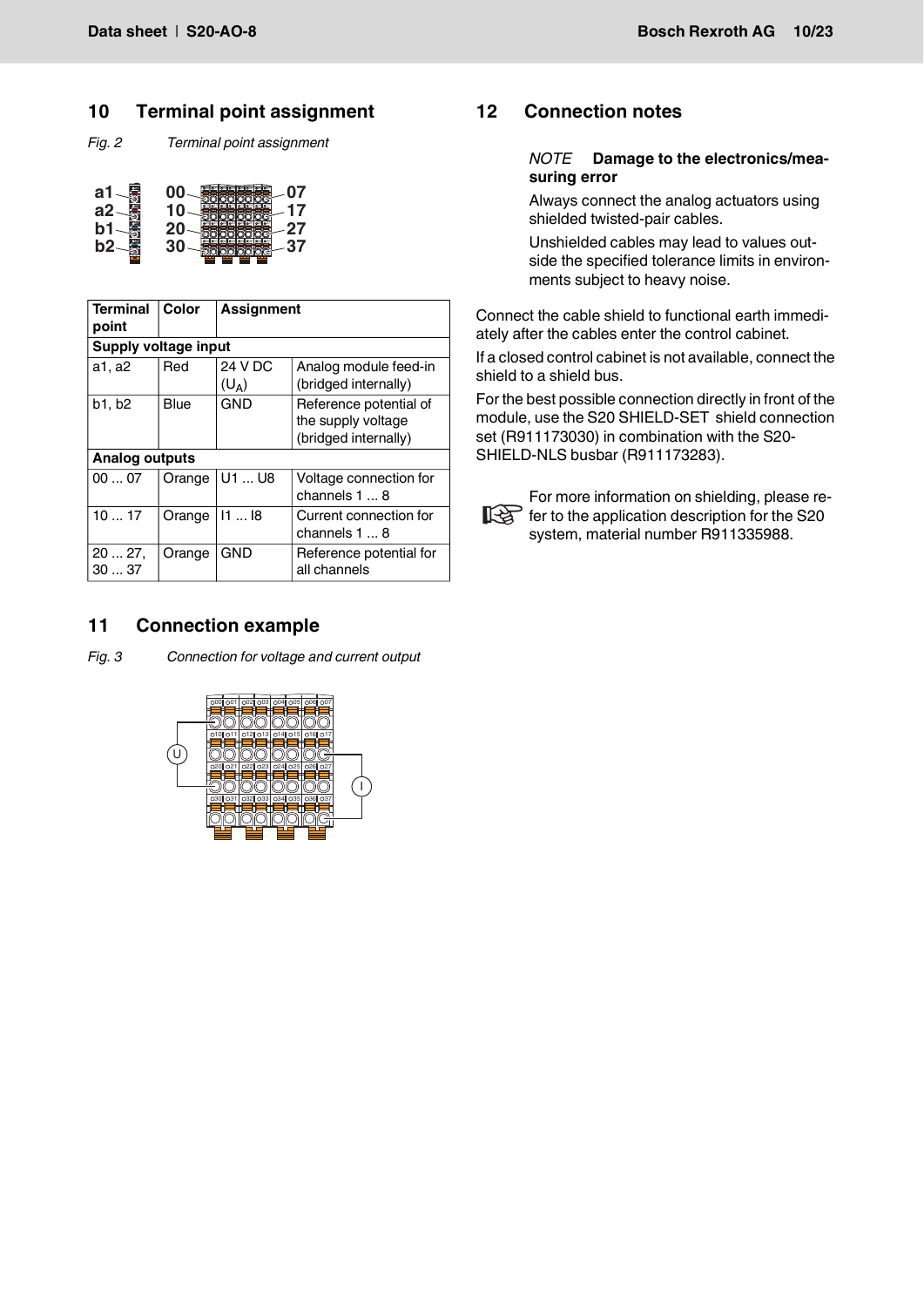# <span id="page-10-0"></span>**13 Local diagnostic and status indicators**

*Fig. 4 Local diagnostic and status indicators*

| OD                                                  |  |  |  |  |  |
|-----------------------------------------------------|--|--|--|--|--|
|                                                     |  |  |  |  |  |
| ●E1   020  021   022  023   024  025   026  027     |  |  |  |  |  |
| ●E2   ○30   ○31   ○32   ○33   ○34   ○35   ○36   ○37 |  |  |  |  |  |
|                                                     |  |  |  |  |  |

Channel errors are errors that can be associated with a channel. I/O errors are errors that affect the entire module.

| <b>Designation</b> | Color            | <b>Meaning</b>                                                         | <b>State</b>       | <b>Description</b>                                                                                                                                                                                                 |  |  |  |  |  |
|--------------------|------------------|------------------------------------------------------------------------|--------------------|--------------------------------------------------------------------------------------------------------------------------------------------------------------------------------------------------------------------|--|--|--|--|--|
| D                  | Red/             |                                                                        |                    | Diagnostics of local bus communication                                                                                                                                                                             |  |  |  |  |  |
|                    | yellow/<br>green | Run                                                                    | Green on           | The device is ready for operation, communication within the station<br>is OK.<br>All data is valid. An error has not occurred.                                                                                     |  |  |  |  |  |
|                    |                  | Active                                                                 | Flashing<br>green  | The device is ready to operate, communication within the station is<br>OK.<br>The data is not valid. The controller or higher-level network is not de-<br>livering valid data.<br>There is no error on the module. |  |  |  |  |  |
|                    |                  | Flashing<br>Device ap-<br>plication not<br>green/yel-<br>active<br>low |                    | The device is ready for operation, communication within the station<br>is OK.<br>Output data cannot be outputted and/or input data cannot be read.<br>There is a fault on the periphery side of the module         |  |  |  |  |  |
|                    |                  | Ready                                                                  | Yellow on          | The device is ready for operation but did not detect a valid cycle after<br>power-up.                                                                                                                              |  |  |  |  |  |
|                    |                  | Connected                                                              | Flashing<br>yellow | The device is not (yet) part of the active configuration.                                                                                                                                                          |  |  |  |  |  |
|                    |                  | Reset                                                                  | Red on             | The device is ready for operation but has lost the connection to the<br>bus head.                                                                                                                                  |  |  |  |  |  |
|                    |                  | Not con-<br>nected                                                     | Flashing<br>red    | The device is ready for operation but there is no connection to the<br>previously existing device.                                                                                                                 |  |  |  |  |  |
|                    |                  | Power<br>down                                                          | Off                | Device is in (power) reset.                                                                                                                                                                                        |  |  |  |  |  |
| <b>UA</b>          | Green            | U <sub>Analog</sub>                                                    | On                 | Supply for analog modules $(U_A)$ present.                                                                                                                                                                         |  |  |  |  |  |
|                    |                  |                                                                        | Off                | Supply for analog modules $(U_A)$ not present.                                                                                                                                                                     |  |  |  |  |  |
| E <sub>1</sub>     | Red              | Supply volt-                                                           | On                 | Supply for analog modules $(U_A)$ is faulty.                                                                                                                                                                       |  |  |  |  |  |
|                    |                  | age error                                                              | Off                | Supply for analog modules $(U_A)$ is OK.                                                                                                                                                                           |  |  |  |  |  |
| E <sub>2</sub>     | Red              | Error                                                                  | On                 | I/O or channel error has occurred.                                                                                                                                                                                 |  |  |  |  |  |
|                    |                  |                                                                        | Off                | No error                                                                                                                                                                                                           |  |  |  |  |  |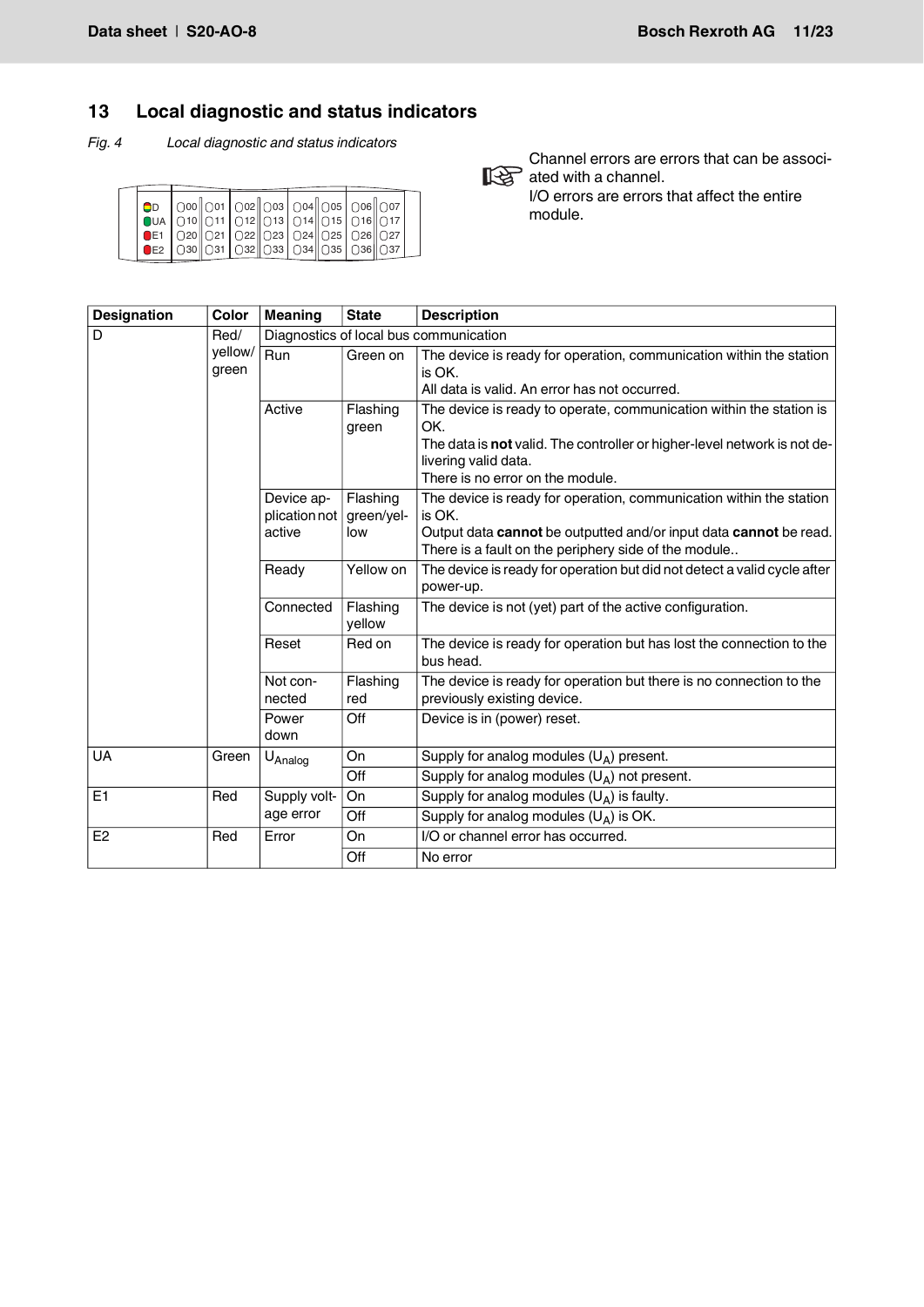## Error code and status of the E1 and E2 LEDs

| Error                   | E1 LED | E <sub>2</sub> LED |
|-------------------------|--------|--------------------|
| No error                | off    | off                |
| Short-circuit           | off    | on                 |
| Wire break              | off    | on                 |
| Faulty supply voltage   | on     | on                 |
| Parameter table invalid | off    | on                 |
| Device error            | off    | on                 |
| Flash format error      | off    | on                 |



A short circuit or wire break is detected when the output value is >5% of the output range final value.

The module can only detect a short circuit or open circuit if a value is set.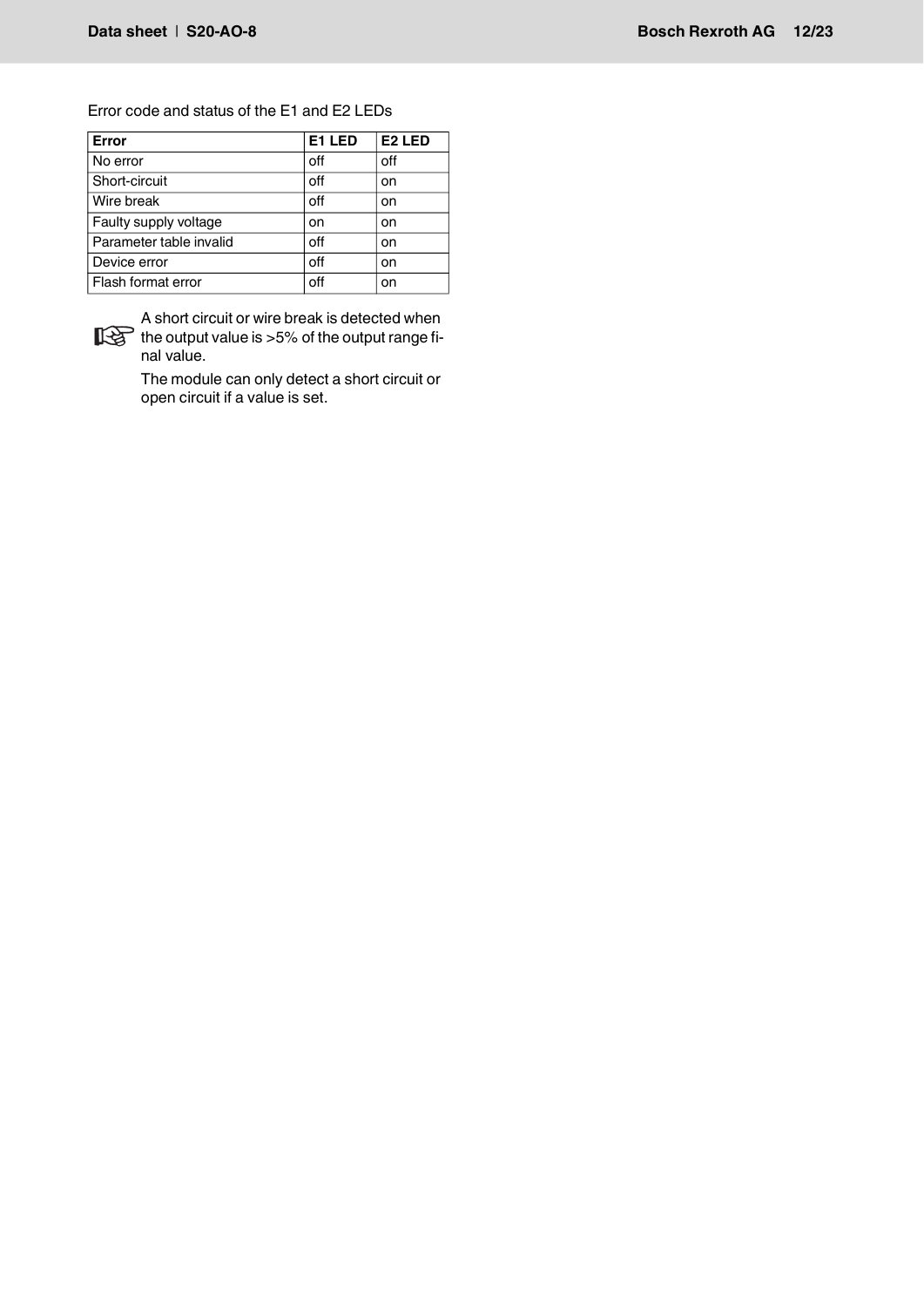## <span id="page-12-0"></span>**14 Process data**

The module uses eight words of IN and eight words of OUT process data.

Each channel is mapped to a word.

#### <span id="page-12-1"></span>**14.1 OUT process data**

The output values are transmitted from the controller board or the computer to the module using process data output words.

#### **Order of the process data words**

| חדו ור    |               |
|-----------|---------------|
| Channel 1 | <br>Channel 8 |
|           |               |

AV Output value

## **Output value**

The output values are mapped in IB IL format. In this format the output value is represented in bits 14 to 0. An additional bit (bit 15) is available as a sign bit.

| $\Lambda$ | 13 L         |  |  | $12$  11 10 9 8 7 6 5 4 3 2 1 |  |  |  |  |  |  |  |  |  |  |
|-----------|--------------|--|--|-------------------------------|--|--|--|--|--|--|--|--|--|--|
|           | Analog value |  |  |                               |  |  |  |  |  |  |  |  |  |  |

V Sign bit

#### <span id="page-12-2"></span>**14.2 IN process data**



In the case of Sercos, the IN process data is **Red** hidden and therefore unavailable.

The following data is transmitted in the input process data:

- During normal error-free operation, the output value is mirrored in the input process data for each channel.
- If an error occurs, the diagnostic message is mirrored (in IB IL format) in the input process data for each channel. The diagnostics message is deleted as soon as the error is eliminated.

#### **Order of the process data words**

| IN0       | <br>IN7       |
|-----------|---------------|
| Channel 1 | <br>Channel 8 |
| AW*/Diag  | <br>AW*/Diag  |

AW\*/Diag Mirrored output value or diagnostics messages (in IB IL format)

#### **Diagnostic message (in IB IL format)**

| Code<br>(hex) | Cause                   |
|---------------|-------------------------|
| 8002          | Wire break              |
| 8003          | Short-circuit           |
| 8010          | Parameter table invalid |
| 8020          | Faulty supply voltage   |
| 8040          | Device faulty           |



In the event of error, a currently existing error is mirrored in the process data on the corresponding channel.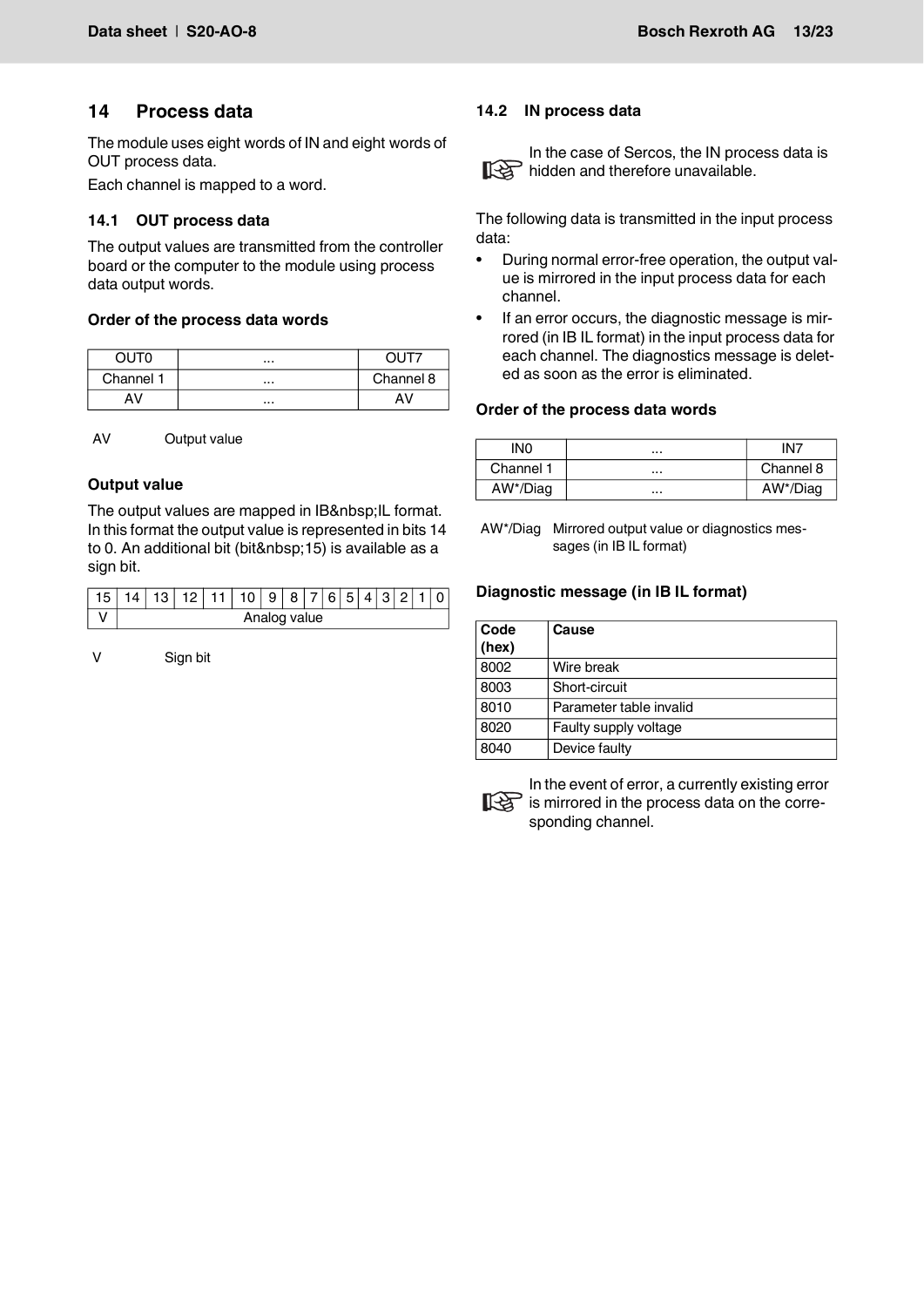# <span id="page-13-0"></span>**15 Significant values**

|                  | Output data    | 0V10V           | ±10V            | 0V5V            | ±5V             | $0 \text{ mA}  20 \text{ mA}$ | $±20$ mA        | 4 mA  20 mA     |
|------------------|----------------|-----------------|-----------------|-----------------|-----------------|-------------------------------|-----------------|-----------------|
| hex              | dec            | v               | v               | v               | v               | mA                            | mA              | mA              |
| 7FFF             |                | $+10.837$       | $+10.837$       | $+5.419$        | $+5.419$        | $+21.6747$                    | $+21.6747$      | $+21.3397$      |
| $\cdots$<br>7F01 |                |                 |                 |                 |                 |                               |                 |                 |
| 7F00             | 32512          | $+10.837$       | $+10.837$       | $+5.419$        | $+5.419$        | $+21.6747$                    | $+21.6747$      | $+21.3397$      |
| 7530             | 30000          | $+10.0$         | $+10.0$         | $+5.0$          | $+5.0$          | $+20.0$                       | $+20.0$         | $+20.0$         |
| 3A98             | 15000          | $+5.0$          | $+5.0$          | $+2.5$          | $+2.5$          | $+10.0$                       | $+10.0$         | $+12.0$         |
| 0001             |                | $+333.33 \mu V$ | $+333.33 \mu V$ | $+166.67 \mu V$ | $+166.67 \mu V$ | $+0.6667 \mu A$               | $+0.6667 \mu A$ | +4.0005333      |
| 0000             | $\Omega$       | 0               | 0               | 0               | $\Omega$        | $\mathbf{0}$                  | $\mathbf{0}$    | $+4.0$          |
| <b>FFFF</b>      | $-1$           | 0               | $-333.33 \mu V$ | $\Omega$        | $-166.67 \mu V$ | $\Omega$                      | $-0.6667 \mu A$ | $+4.0$          |
| C <sub>568</sub> | $-15000$       | 0               | $-5.0$          | 0               | $-2.5$          | 0                             | $-10.0$         | $+4.0$          |
| 8AD <sub>0</sub> | $-30000$       | 0               | $-10.0$         | 0               | $-5.0$          | $\mathbf 0$                   | $-20.0$         | $+4.0$          |
| 8100             | $-32512$       | $\Omega$        | $-10.837$       | $\Omega$        | $-5.419$        | $\Omega$                      | $-21.6747$      | $+4.0$          |
| 80FF             |                | Hold last       | Hold last       | Hold last       | Hold last       | Hold last value               | Hold last       | Hold last value |
| .<br>8000*       |                | value           | value           | value           | value           |                               | value           |                 |
| 8001             | Overrange      | $+10.837$       | $+10.837$       | $+5.419$        | $+5.419$        | $+21.6747$                    | $+21.6747$      | $+21.3397$      |
| 8080             | Underrange   0 |                 | $-10.837$       | 0               | $-5.419$        | $\Omega$                      | $-21.6747$      | Hold last value |

\* without 8001, 8080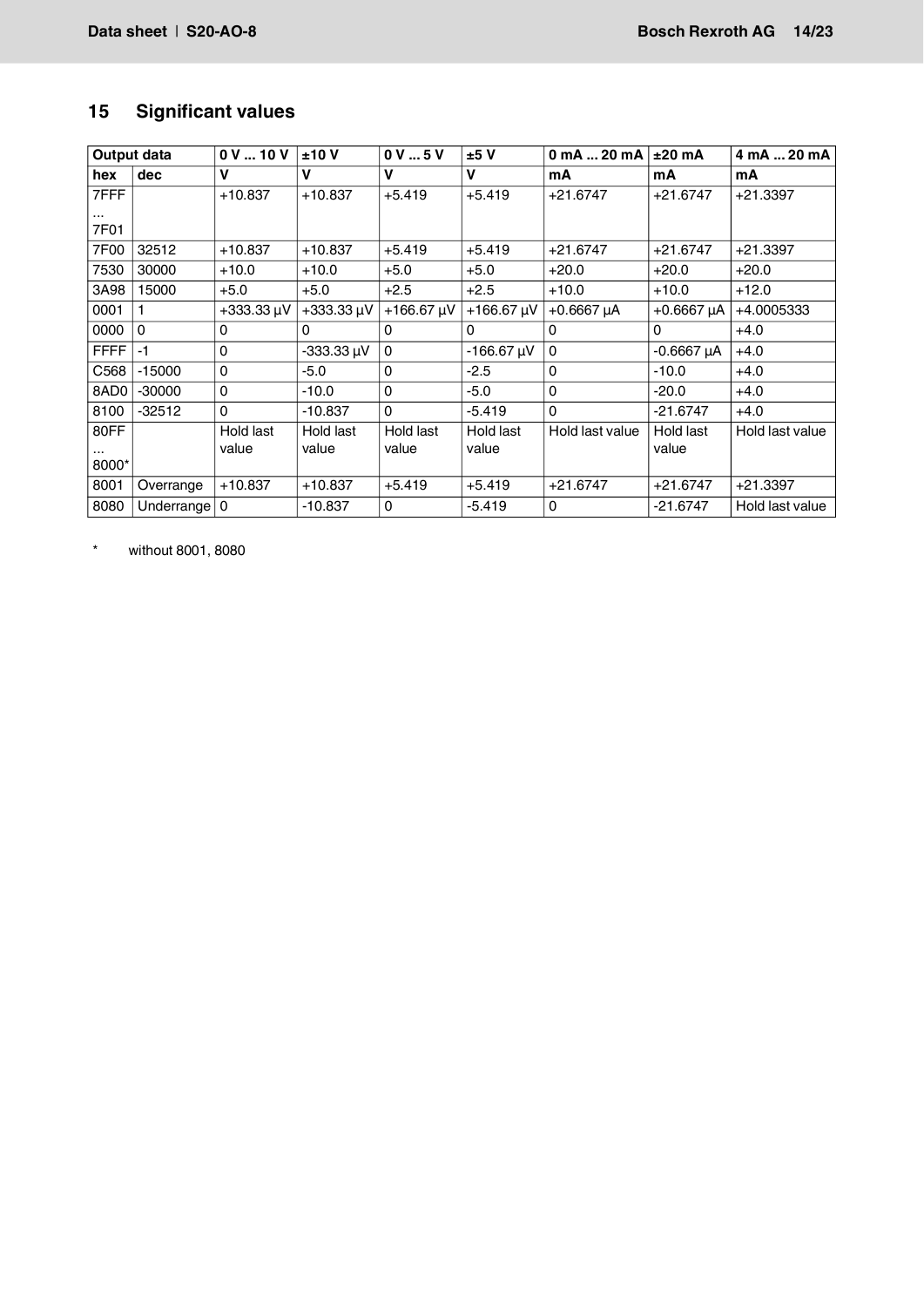## <span id="page-14-0"></span>**16 Parameter, diagnostics and information (PDI)**

Parameter and diagnostic data as well as other information is transmitted as objects via the PDI channel of the S20 station.

In IndraWorks, these parameters are displayed in the configurator.

The standard and application objects stored in the module are described in the following section.

The following applies to all tables below:

For an explanation of the data types, please refer to the application description for the S20 system, material number R911335988.

| <b>Abbreviation</b> | <b>Meaning</b>                  |
|---------------------|---------------------------------|
|                     | Number of elements              |
|                     | Length of the elements in bytes |
|                     | Read                            |
| W                   | Write                           |

Each visible string is terminated with a null terminator  $(00<sub>hex</sub>)$ . The length of a visiblestring-type element is therefore at least one byte larger than the number of user data items.

> If the number of user data items plus null terminator is smaller than the specified length of the element, the visible string will be populated with a null character  $(00_{hex})$ .



For detailed information on PDI objects, please refer to the application description for the S20 system, material number R911335988.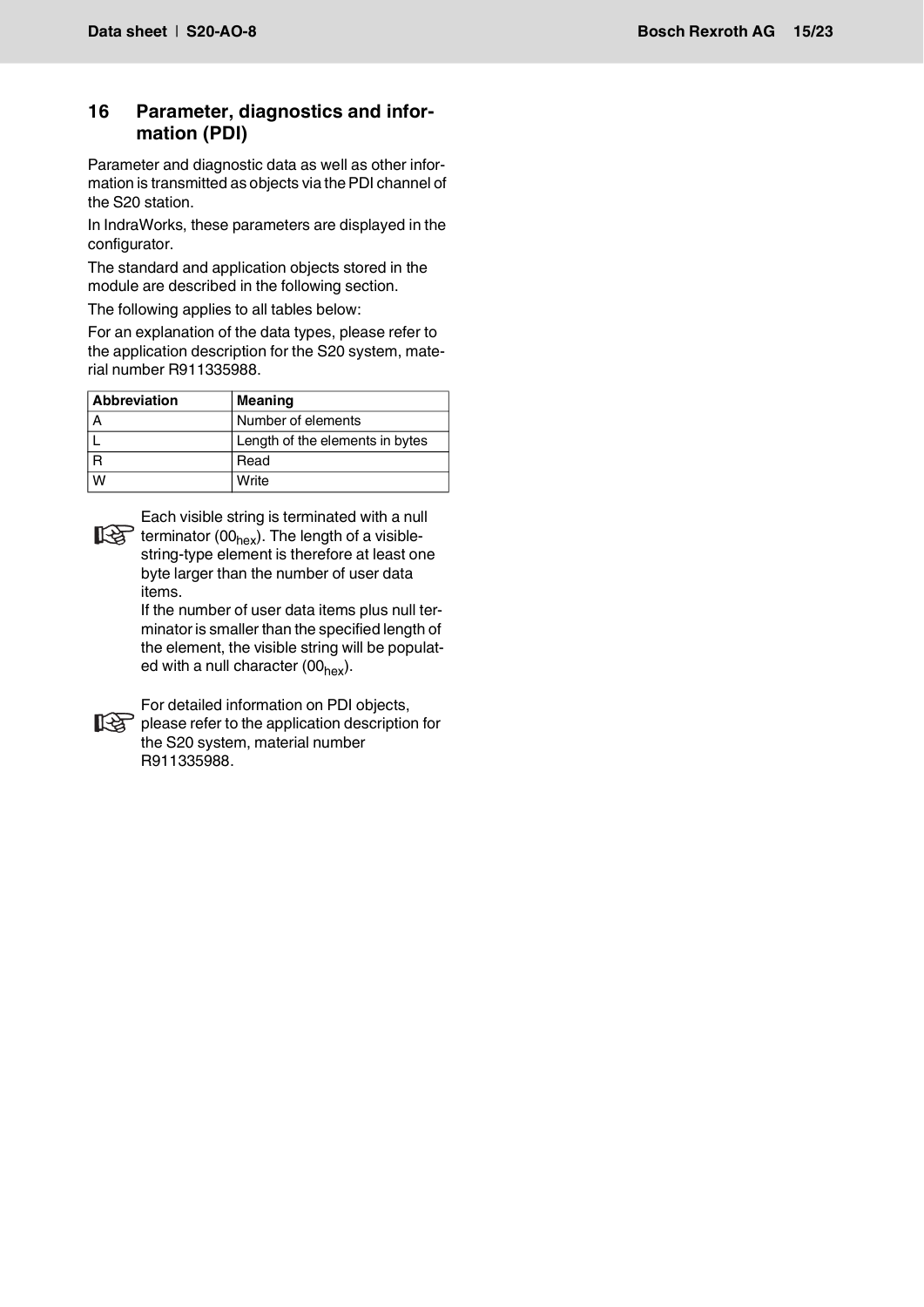# <span id="page-15-0"></span>**17 Standard objects**

# <span id="page-15-1"></span>**17.1 Objects for identification (device rating plate)**

| Index<br>(hex) | Object name            | Data type                           | A              | L              | <b>Rights</b>           | <b>Meaning</b>                                | <b>Contents</b>                                    |
|----------------|------------------------|-------------------------------------|----------------|----------------|-------------------------|-----------------------------------------------|----------------------------------------------------|
|                | <b>Manufacturer</b>    |                                     |                |                |                         |                                               |                                                    |
| 0001           | VendorName             | <b>Visible String</b>               | 1              | 17             | R                       | Vendor name                                   | Bosch Rexroth AG                                   |
| 0002           | VendorID               | Visible String                      | 1              | $\overline{7}$ | R                       | Vendor ID                                     | 006034                                             |
| 0012           | VendorURL              | <b>Visible String</b>               | 1              | 28             | $\overline{R}$          | <b>Vendor URL</b>                             | http://www.boschrex-<br>roth.com                   |
|                | Module - general       |                                     |                |                |                         |                                               |                                                    |
| 0004           | <b>DeviceFamily</b>    | <b>Visible String</b>               | 1              | 15             | R                       | Device family                                 | I/O analog OUT                                     |
| 0006           | ProductFamily          | <b>Visible String</b>               | 1              | 17             | $\overline{R}$          | Product family                                | IndraControl S20                                   |
| 000E           | CommProfile            | <b>Visible String</b>               | 1              | 4              | $\overline{\mathsf{R}}$ | Communication<br>profile                      | 633                                                |
| 000F           | <b>DeviceProfile</b>   | <b>Visible String</b>               | 1              | 5              | $\overline{\mathsf{R}}$ | Device profile                                | 0010                                               |
| 0011           | ProfileVersion         | Record of<br><b>Visible Strings</b> | $\overline{2}$ | 11;22          | $\mathsf{R}$            | Profile version                               | 2009-10-22; Basic - Profile<br>V1.12               |
| 0017           | Language               | Record of<br>Visible Strings        | 2              | 6:8            | R                       | Language                                      | en-us; English                                     |
|                | Module - special       |                                     |                |                |                         |                                               |                                                    |
| 0005           | Capabilities           | <b>Visible String</b>               | 1              | 8              | $\mathsf{R}$            | Capabilities                                  | Energ_0                                            |
| 0007           | ProductName            | <b>Visible String</b>               | 1              | 9              | $\overline{\mathsf{R}}$ | Product name                                  | S20-AO-8                                           |
| 0008           | SerialNo               | <b>Visible String</b>               | 1              | 16             | $\overline{R}$          | Serial number                                 | xx xx xx xx xx xx xx x (e. g.,<br>7602012346BC125) |
| 0009           | ProductText            | <b>Visible String</b>               | $\mathbf{1}$   | 17             | $\overline{\mathsf{R}}$ | Product text                                  | 8 analog outputs                                   |
| 000A           | <b>OrderNumber</b>     | <b>Visible String</b>               | 1              | 11             | $\overline{\mathsf{R}}$ | Item No.                                      | R911172538                                         |
| 000B           | <b>HardwareVersion</b> | Record of<br><b>Visible Strings</b> | $\overline{2}$ | 11; 4          | R                       | Hardware version                              | e.g., 2013-04-26; AA1                              |
| 000C           | FirmwareVersion        | Record of<br><b>Visible Strings</b> | $\overline{2}$ | 11;6           | $\mathsf{R}$            | Firmware version                              | e. g., 2010-06-21; V1.10                           |
| 000D           | PChVersion             | Record of<br><b>Visible Strings</b> | 2              | 11;6           | $\overline{\mathsf{R}}$ | PDI version                                   | 2010-01-08; V1.00                                  |
| 0037           | DeviceType             | Octet string                        | 1              | 8              | $\mathsf{R}$            | Device type                                   | 00 10 00 10 00 00 00 A3 <sub>hex</sub>             |
| 003A           | VersionCount           | Array of UINT16                     | 4              | $4*2$          | $\overline{\mathsf{R}}$ | Version counter                               | e. g., 0007 0001 0001<br>0001 <sub>hex</sub>       |
|                | Use of the device      |                                     |                |                |                         |                                               |                                                    |
| 0014           | Location               | <b>Visible String</b>               | 1              | 58             | R/W                     | Location                                      | Can be completed by the<br>user.                   |
| 0015           | EquipmentIdent         | <b>Visible String</b>               | 1              | 58             | R/W                     | Equipment identi-<br>fier                     | Can be completed by the<br>user.                   |
| 0016           | ApplDeviceAddr         | UINT16                              | 1              | $\overline{2}$ | R/W                     | Application-spe-<br>cific device ad-<br>dress | Can be completed by the<br>user.                   |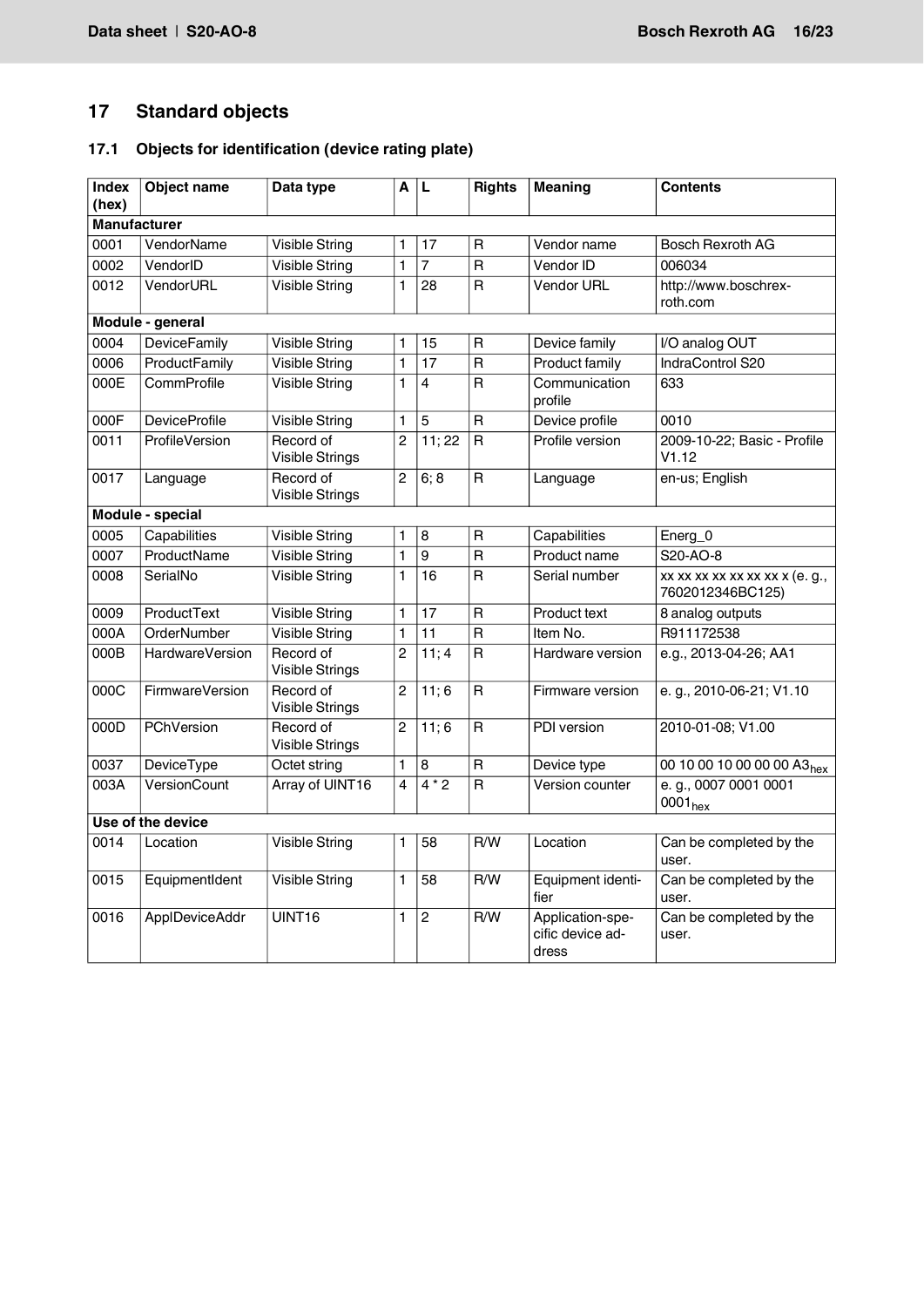## <span id="page-16-0"></span>**17.2 Miscellaneous standard objects**

| Index<br>(hex) | Object name                          | Data type       | A |                       | <b>Rights</b> | <b>Meaning/contents</b>                               |         |
|----------------|--------------------------------------|-----------------|---|-----------------------|---------------|-------------------------------------------------------|---------|
|                | <b>Diagnostics objects</b>           |                 |   |                       |               |                                                       |         |
| 0018           | DiagState                            | Record          | 6 | 2; 1; 1;  R<br>2:1:14 |               | Diagnostic state                                      | $\star$ |
| 0019           | ResetDiag                            | UINT8           |   |                       | R/W           | Handling diagnostic messages                          | $\star$ |
|                | Objects for process data management  |                 |   |                       |               |                                                       |         |
| 0024           | <b>ResetCode</b>                     | Array of UINT16 | 8 | $8*2$                 | R/W           | Substitute value behavior during bus reset<br>(PDOUT) | $\star$ |
| 0025           | <b>PDIN</b>                          | Octet string    |   | 16                    | R             | Input process data                                    | $\star$ |
| 0026           | <b>PDOUT</b>                         | Octet string    |   | 16                    | R/W           | Output process data                                   | $\star$ |
| 0027           | GetExRight                           | UINT8           |   |                       | R/W           | Get exclusive process data write rights               | $\star$ |
| 002F           | PDOUT_Subst                          | Array of UINT16 | 8 | $8*2$                 | R/W           | Substitute value for the OUT process data             | $\star$ |
|                | <b>Objects for device management</b> |                 |   |                       |               |                                                       |         |
| 001D           | Password                             | Octet string    |   | 9                     | w             | Password                                              | $\star$ |

The objects identified with \* in the last column are described in more detail in the following sections.

The description of the other objects is to be found in the application description for the S20 system, material number R911335988.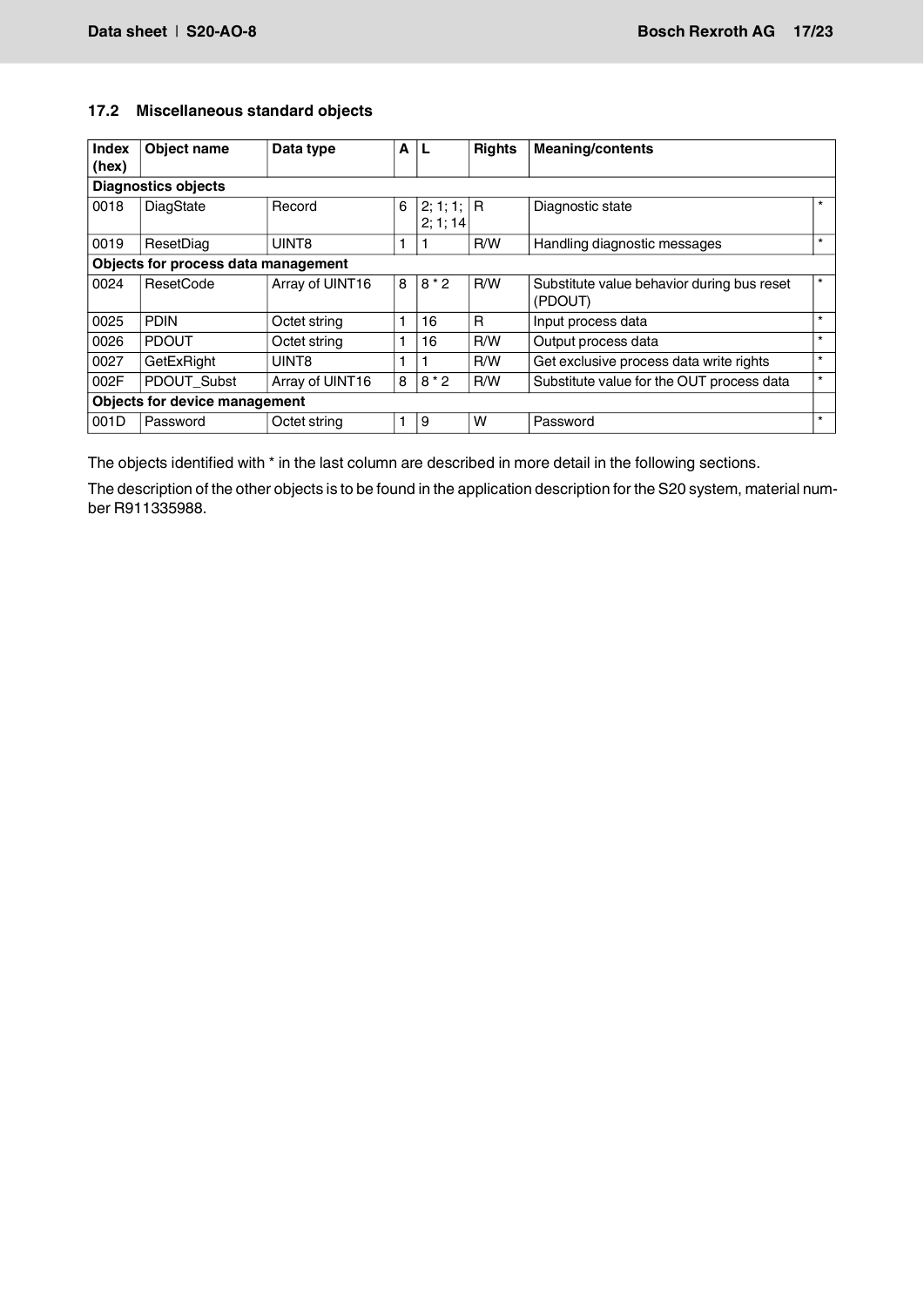## <span id="page-17-0"></span>**17.3** Diagnostics state (0018<sub>hex</sub>: DiagState)

This object is used for a structured message of an error.

| 0018 <sub>hex</sub> : Diagnostics state (read) |                    |                    |                      |                       |                                  |  |  |
|------------------------------------------------|--------------------|--------------------|----------------------|-----------------------|----------------------------------|--|--|
| <b>Subindex</b>                                | Data type          | Length in<br>bytes | <b>Meaning</b>       | <b>Contents</b>       |                                  |  |  |
| $\mathbf 0$                                    | Record             | 21                 | Diagnostic state     |                       | Complete diagnostics information |  |  |
| $\mathbf{1}$                                   | UINT <sub>16</sub> | 2                  | Error number         | $065535_{\text{dec}}$ |                                  |  |  |
| $\overline{2}$                                 | UINT8              | 1                  | Priority             | 00 <sub>hex</sub>     | No error                         |  |  |
|                                                |                    |                    |                      | $101_{\text{hex}}$    | Error                            |  |  |
|                                                |                    |                    |                      | $02_{\text{hex}}$     | Warning                          |  |  |
|                                                |                    |                    |                      | $81_{hex}$            | Error removed                    |  |  |
|                                                |                    |                    |                      | 82 <sub>hex</sub>     | Warning eliminated               |  |  |
| 3                                              | UINT8              | 1                  | Channel/group/module | 00 <sub>hex</sub>     | No error                         |  |  |
|                                                |                    |                    |                      | $01_{\text{hex}}$     | Channel 1                        |  |  |
|                                                |                    |                    |                      |                       |                                  |  |  |
|                                                |                    |                    |                      | 08 <sub>hex</sub>     | Channel 8                        |  |  |
|                                                |                    |                    |                      | FF <sub>hex</sub>     | Entire device                    |  |  |
| 4                                              | UINT <sub>16</sub> | 2                  | Error code           | See table below       |                                  |  |  |
| 5                                              | UINT8              | 1                  | More follows         | 00 <sub>hex</sub>     |                                  |  |  |
| 6                                              | Visible String     | 14                 | Text                 | See table below       |                                  |  |  |

The message with priority 81 $_{\sf hex}$  or 82 $_{\sf hex}$  is a one-off, internal message to the bus coupler. The bus coupler transfers this error message to the error mechanisms of the higher-level system.

Error and status of the local diagnostics and status indicators

| <b>Subindex</b>         | $\mathbf{2}$    | 3                            | 4          | 6                          |            |           |                |                |
|-------------------------|-----------------|------------------------------|------------|----------------------------|------------|-----------|----------------|----------------|
| Error                   | <b>Priority</b> | Channel/<br>group/<br>module | Error code | <b>Text</b>                | <b>LED</b> |           |                |                |
|                         | hex             | hex                          | hex        |                            | D          | <b>UA</b> | E <sub>1</sub> | E <sub>2</sub> |
| No error                | 00              | 00                           | 0000       | Status OK                  | $\bullet$  |           | О              | $\circ$        |
| Short-circuit           | 01              | 0108                         | 2130       | Short-circuit <sup>o</sup> |            | $\bullet$ | $\circ$        |                |
| Faulty supply voltage   | 01              | FF.                          | 5160       | Supply fail                | ₩          | $\circ$   |                |                |
| Device error            | 01              | FF.                          | 6301       | <b>CS FLASH</b>            | $\bullet$  | $\bullet$ | $\circ$        |                |
| Flash format error      | 01              | <b>FF</b>                    | 6302       | FO FLASH                   | $\bullet$  | $\bullet$ | O              |                |
| Parameter table invalid | 01              | <b>FF</b>                    | 6320       | Invalid para               | $\bullet$  | $\bullet$ | $\circ$        |                |
| Wire break              | 01              | 0108                         | 7710       | Open circuit 0             |            | $\bullet$ | O              |                |

O Off **O** Green on

On  $\diamondsuit$  Flashing green/yellow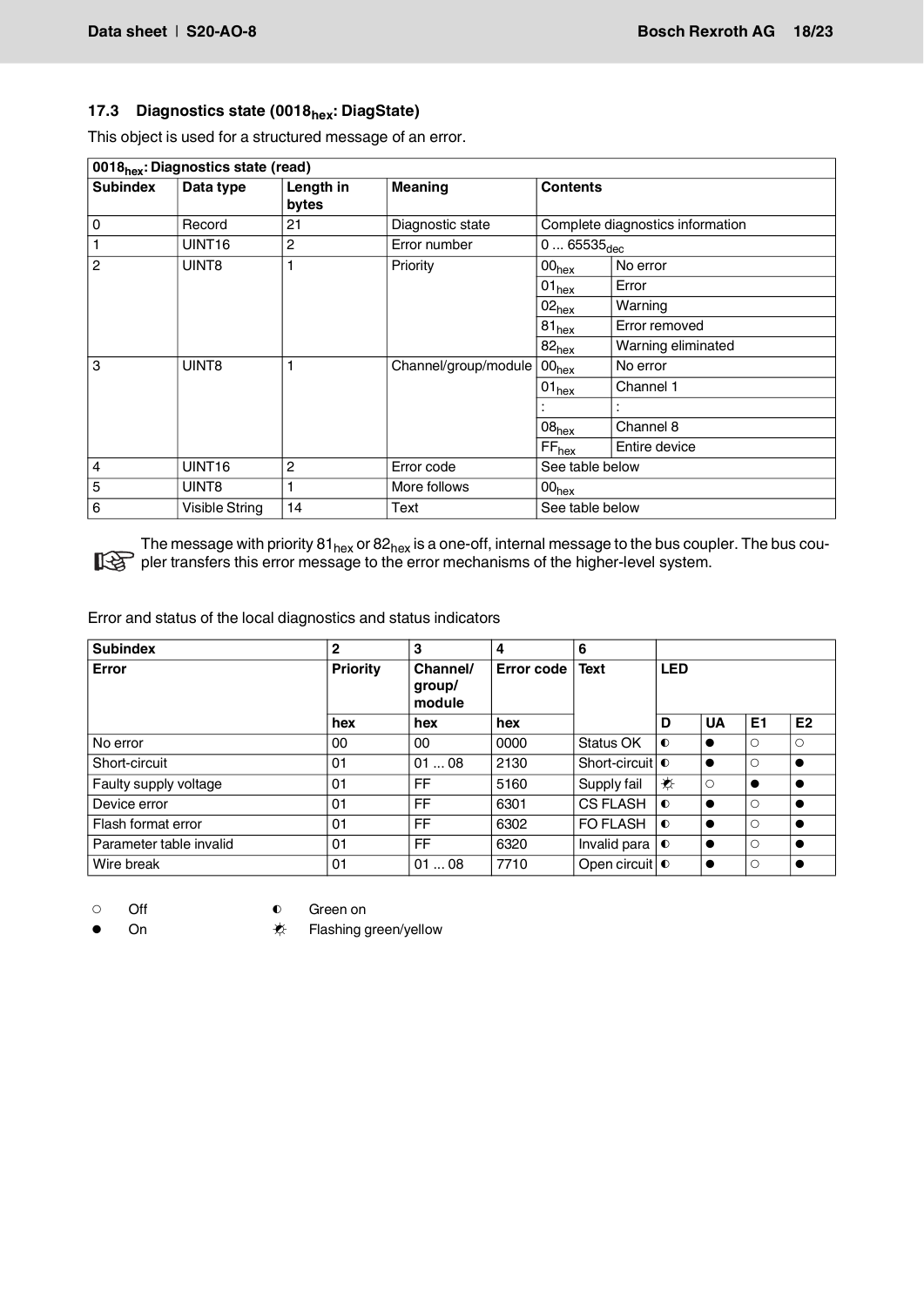## <span id="page-18-0"></span>17.4 **Handling diagnostic messages (0019<sub>hex</sub>: ResetDiag)**

You can use this object to specify how the module should handle diagnostic messages.

| 0019 <sub>hex</sub> : Handling diagnostic messages (read, write) |           |                            |       |                                                                                             |  |  |  |
|------------------------------------------------------------------|-----------|----------------------------|-------|---------------------------------------------------------------------------------------------|--|--|--|
| <b>Subindex</b>                                                  | Data type | Length in bytes Code (hex) |       | <b>Meaning/contents</b>                                                                     |  |  |  |
|                                                                  | UINT8     |                            | 00    | Permit all diagnostic messages                                                              |  |  |  |
|                                                                  |           |                            | 02    | Delete and acknowledge all diagnostic messages<br>that are still pending                    |  |  |  |
|                                                                  |           |                            | 06    | Delete and acknowledge all diagnostic messages<br>and do not permit new diagnostic messages |  |  |  |
|                                                                  |           |                            | Other | Reserved                                                                                    |  |  |  |

## <span id="page-18-1"></span>**17.5** Substitute value behavior during bus reset (PDOUT) (0024<sub>hex</sub>: ResetCode)

With this object, you parameterize the behavior of the module in the event that process data is missing.

| 0024 <sub>hex</sub> : substitute value behavior during bus reset (PDOUT) (read, write) |             |       |                                                    |  |  |
|----------------------------------------------------------------------------------------|-------------|-------|----------------------------------------------------|--|--|
| Subindex                                                                               | l Data tvpe |       | Length in bytes   Meaning/contents                 |  |  |
|                                                                                        | Arrav       | $8*2$ | Substitute value behavior during bus reset (PDOUT) |  |  |

| <b>Element</b> | Data type          | Length in bytes   Meaning |                                        | <b>Contents</b>                         | Default value |
|----------------|--------------------|---------------------------|----------------------------------------|-----------------------------------------|---------------|
|                | UINT <sub>16</sub> |                           | Substitute value behavior<br>channel 1 | $100000003_{hex}$ 0002 <sub>hex</sub>   |               |
|                |                    |                           |                                        |                                         |               |
| 18             | UINT <sub>16</sub> |                           | Substitute value behavior<br>channel 8 | $100000003_{hex}$   0002 <sub>hex</sub> |               |

#### **Value range:**

| Code (hex) | <b>Behavior</b>                                                                                                                              |
|------------|----------------------------------------------------------------------------------------------------------------------------------------------|
| 0000       | Output of zero value (0 V / 0 mA / 4 mA) at output                                                                                           |
| 0001       | Output of final value (10 V / 5 V / 20 mA) at output                                                                                         |
| 0002       | Hold last value                                                                                                                              |
| 0003       | Substitute value (PDOUT): Copy the substitute value from the "Substitute value for the output process<br>data" object (002F <sub>hex</sub> ) |

#### **Behavior of the outputs when the supply voltage fails**

| ٍ ∪       | U <sub>Bus</sub> | Behavior of the outputs                                               |  |  |
|-----------|------------------|-----------------------------------------------------------------------|--|--|
| Available | Available        | I Nominal operation or see object 0024 <sub>hex</sub>                 |  |  |
| Missing   | Available        | Outputs to 0 V/0 mA                                                   |  |  |
| Available | Missina          | Hold the last values (as with object 0024 <sub>hex</sub> , code 0002) |  |  |

If there is a requirement that a reset of the output value to 0 V or 0 mA is always expected, the output cable can be interrupted by a relay controlled by the application.

#### **Special features**

- You can only access this object via subindex 0, i. e., you access the entire object.
- Write access with 2 bytes is permissible. In this case, the parameterized value applies to all channels.
- In the case of valid parameters, the object is stored permanently.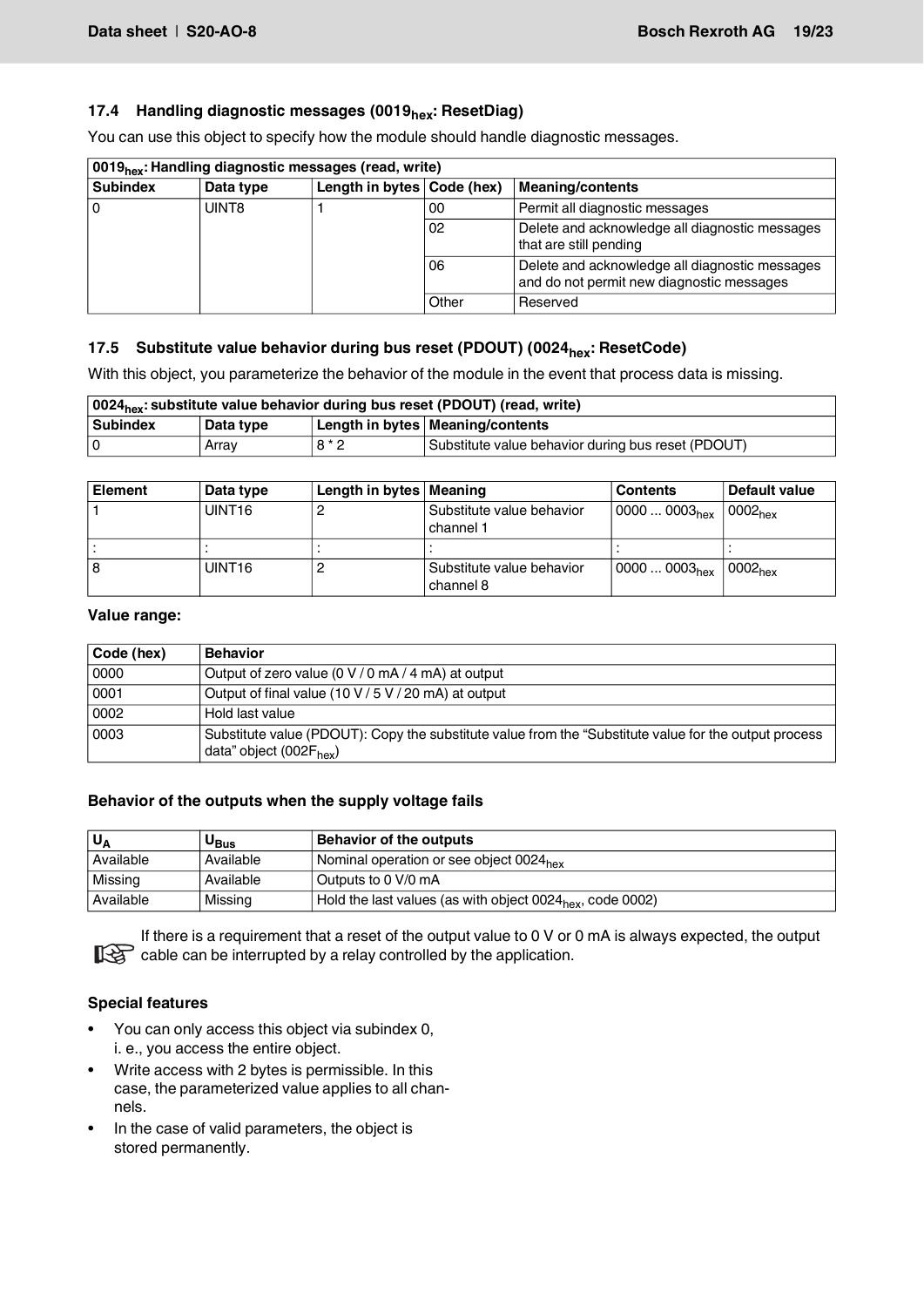## <span id="page-19-0"></span>17.6 **Input process data (0025<sub>hex</sub>: PDIN)**

In the case of Sercos, the IN process data is hidden and therefore unavailable. िक्र

You can read the IN process data of the module with this object.

The structure corresponds to the representation in the "Process data" section.

| $\vert$ 0025 <sub>hex</sub> : IN process data (read) |                  |                           |                      |  |  |  |
|------------------------------------------------------|------------------|---------------------------|----------------------|--|--|--|
| <b>Subindex</b>                                      | <b>Data type</b> | Length in bytes   Meaning |                      |  |  |  |
|                                                      | Octet string     | 16                        | I Input process data |  |  |  |

#### <span id="page-19-1"></span>**17.7 Output process data (0026hex: PDOUT)**

You can read or write the OUT process data of the module with this object.

The structure corresponds to the representation in the "Process data" section.

| 0026 <sub>hex</sub> : OUT process data (read, write) |              |                           |                     |  |  |  |  |
|------------------------------------------------------|--------------|---------------------------|---------------------|--|--|--|--|
| <b>Subindex</b>                                      | Data type    | Length in bytes   Meaning |                     |  |  |  |  |
| l O                                                  | Octet string |                           | Output process data |  |  |  |  |

There are 2 bytes available for each channel, starting with channel 1.

Observe the notes in the section "Writing the analog values via the PDI channel". **RST** 

#### <span id="page-19-2"></span>**17.8 Request exclusive write access (0027<sub>hex</sub>: GetExRight)**

This object allows you to determine which channel (process data channel or PDI channel) gets the rights for writing the outputs.

| 10027 <sub>hex</sub> : Request exclusive write access (read, write) |                 |  |                                    |                                                                                |  |  |  |  |  |  |
|---------------------------------------------------------------------|-----------------|--|------------------------------------|--------------------------------------------------------------------------------|--|--|--|--|--|--|
| <b>Subindex</b>                                                     | Data type       |  | Length in bytes   Meaning/contents |                                                                                |  |  |  |  |  |  |
|                                                                     | Simple variable |  | 00 <sub>hex</sub>                  | Rights for writing output data over the PD chan-<br>nel (process data channel) |  |  |  |  |  |  |
|                                                                     |                 |  | $01_{hex}$                         | Rights for writing output data via the PDI channel                             |  |  |  |  |  |  |

All other values are invalid and will be acknowledged with an error.

#### **Please note the following for your process:**

The parameterization in object 0027<sub>hex</sub> "Rights for writing the output data via the PDI channel" overwrites the OUT process data transmitted via the process data channel with the values from object 0026hex PDOUT.

From now, the OUT process data can only be changed using the PDI object. Changes on the process data channel will have no effect.

If the value from the process data channel is to be used again, write access must be changed to "Rights for writing the output data via the PD channel (process data channel)" via the GetExRight object. After a power reset, the values transmitted via the process data channel are always valid.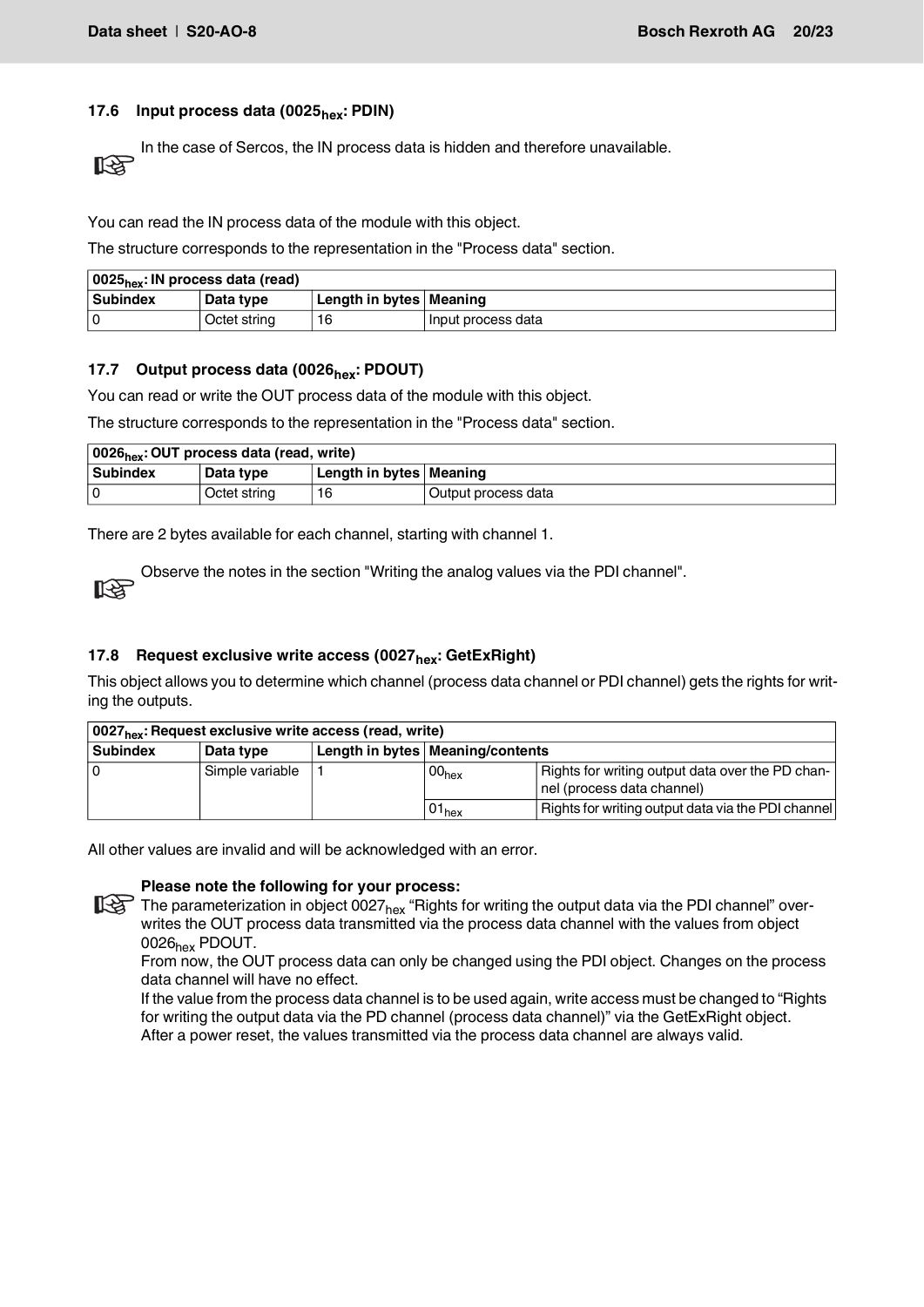## <span id="page-20-1"></span>17.9 Substitute value for the OUT process data (002F<sub>hex</sub>: PDOUT\_Subst)

This object is used to parameterize the substitute values that are to be output at the analog outputs in the event that process data is missing. The condition is that option 0003 is selected in the "Substitute value behavior when process data is missing" object (0024 $_{\text{hex}}$ ).

In the case of valid parameters, the parameterization is stored in the module permanently.

After resetting, the module works with the last permanently stored data. Upon delivery, the module works with the default data (default settings).

| 002F <sub>hex</sub> : Substitute value for the OUT process data (read, write) |                        |  |                                    |  |  |  |  |
|-------------------------------------------------------------------------------|------------------------|--|------------------------------------|--|--|--|--|
| <b>Subindex</b>                                                               | Data type              |  | Length in bytes   Meaning/contents |  |  |  |  |
|                                                                               | Array of UINT16 18 * 2 |  | Replace output process data        |  |  |  |  |

There are 2 bytes available for each channel, starting with channel 1.

The values are used in the parameterized format.

#### **Example:**

Channel 1: 1 V, Channel 2: 2 V ... Channel 8: 8 V, IB IL format

0B B8 17 70 23 28 2E E0 3A 98 46 50 52 08 5D C0

## **Special features**

- You can only access this object via subindex 0, i. e., you access the entire object.
- In the case of valid parameters, the object is stored permanently.
- The parameterized values are compared with the selected output range. If the substitute value does not correspond to the output range, an error message is issued.

## <span id="page-20-0"></span>17.10 Password (001D<sub>hex</sub>: Password)

By entering the "Superuser" password you permit writing to the "Exclusiv right received" object. These rights are required to transmit process data over the PDI channel.

| 001D <sub>hex</sub> : Password (Write) |                 |  |                                    |  |  |  |  |  |
|----------------------------------------|-----------------|--|------------------------------------|--|--|--|--|--|
| <b>Subindex</b>                        | Data type       |  | Length in bytes   Meaning/contents |  |  |  |  |  |
|                                        | Simple variable |  | Password                           |  |  |  |  |  |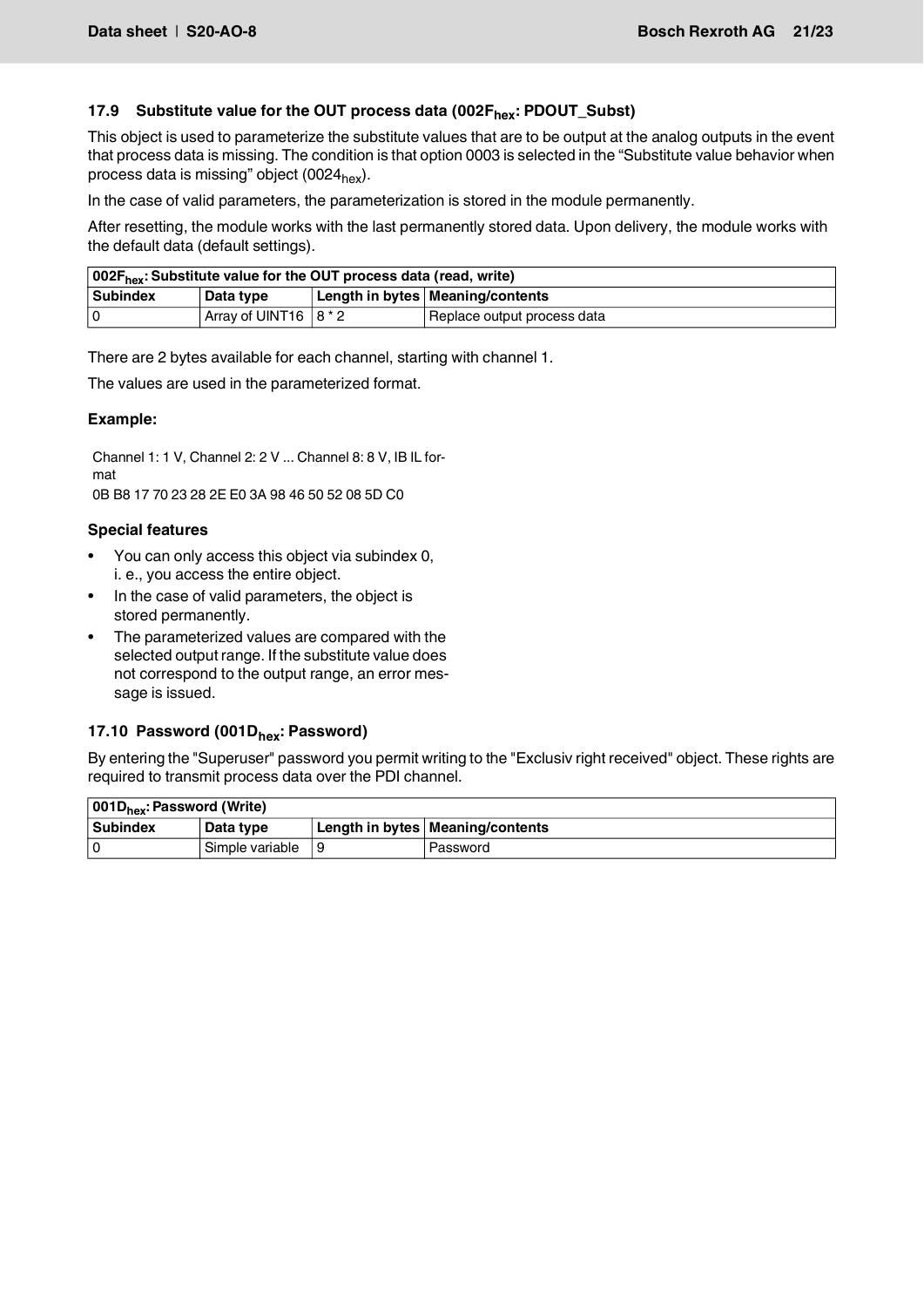# <span id="page-21-0"></span>**18 Application objects**

| Index<br>(hex) | Object name | Data type       |                 |        | <b>Rights</b> | Meaning/contents |
|----------------|-------------|-----------------|-----------------|--------|---------------|------------------|
| 0080           | ParaTable   | Array of UINT16 | 10 <sup>1</sup> | $10*2$ | R/W           | Parameter table  |

# Parameter table (0080<sub>hex</sub>: ParaTable)

Parameterize the module using this object.

In the case of valid parameters, the parameterization is stored in the module permanently.

After resetting, the module works with the last permanently stored data. Upon delivery, the module works with the default data (default settings).

| 0080 <sub>hex</sub> : Parameter table (read, write) |                    |          |                                    |                     |  |  |  |  |  |  |  |
|-----------------------------------------------------|--------------------|----------|------------------------------------|---------------------|--|--|--|--|--|--|--|
| <b>Subindex</b>                                     | Data type          |          | Length in bytes   Meaning/contents | Default value       |  |  |  |  |  |  |  |
|                                                     | Array of UINT16    | $10 * 2$ | Read/write all elements            | See subindices      |  |  |  |  |  |  |  |
|                                                     | UINT <sub>16</sub> |          | Parameterization of channel 1      | 0000 <sub>hex</sub> |  |  |  |  |  |  |  |
|                                                     | UINT <sub>16</sub> |          |                                    | 0000 <sub>hex</sub> |  |  |  |  |  |  |  |
| 8                                                   | UINT <sub>16</sub> |          | Parameterization of channel 8      | 0000 <sub>hex</sub> |  |  |  |  |  |  |  |
|                                                     | UINT <sub>16</sub> |          | Data format                        | 0000 <sub>hex</sub> |  |  |  |  |  |  |  |
| 10                                                  | UINT <sub>16</sub> |          | Reserved                           | 0000 <sub>hex</sub> |  |  |  |  |  |  |  |

## **Parameterization of channel 1 ... channel 8**

#### **Parameterization word**

| כ ו |  | 10 | ın.    | 9      | 8 |        | ี      | 5 | Λ | Q<br>ٮ | C     |  | ⌒ |
|-----|--|----|--------|--------|---|--------|--------|---|---|--------|-------|--|---|
| u   |  |    | ∩<br>u | n<br>◡ | ັ | n<br>u | r<br>u | ◡ | 0 | Output |       |  |   |
|     |  |    |        |        |   |        |        |   |   |        | range |  |   |

## **Output range**

| <b>Output range</b> | Code (bin) | Code (hex) |
|---------------------|------------|------------|
| 0 V  10 V (default) | 0000       | 0          |
| ±10V                | 0001       | 1          |
| 0V5V                | 0010       | 2          |
| ±5V                 | 0011       | 3          |
| 0 mA  20 mA         | 0100       | 4          |
| $±20$ mA            | 0101       | 5          |
| 4 mA  20 mA         | 0110       | 6          |
| Channel inactive    | 1111       | F          |
| Other               | Reserved   |            |

## **Data format**

| 5 | $\overline{10}$ | 10 |   | 9              | 8 |        | 6 | д<br>ັ | C<br>ື | ∩ |  |
|---|-----------------|----|---|----------------|---|--------|---|--------|--------|---|--|
| U | u               | U  | 0 | )ata<br>format |   | r<br>◡ | ັ | u      |        | u |  |

| Data format            | Code (bin)      | $\vert$ Code (hex) |  |  |
|------------------------|-----------------|--------------------|--|--|
| <b>IB IL (default)</b> | 00              |                    |  |  |
| Other                  | <b>Reserved</b> |                    |  |  |